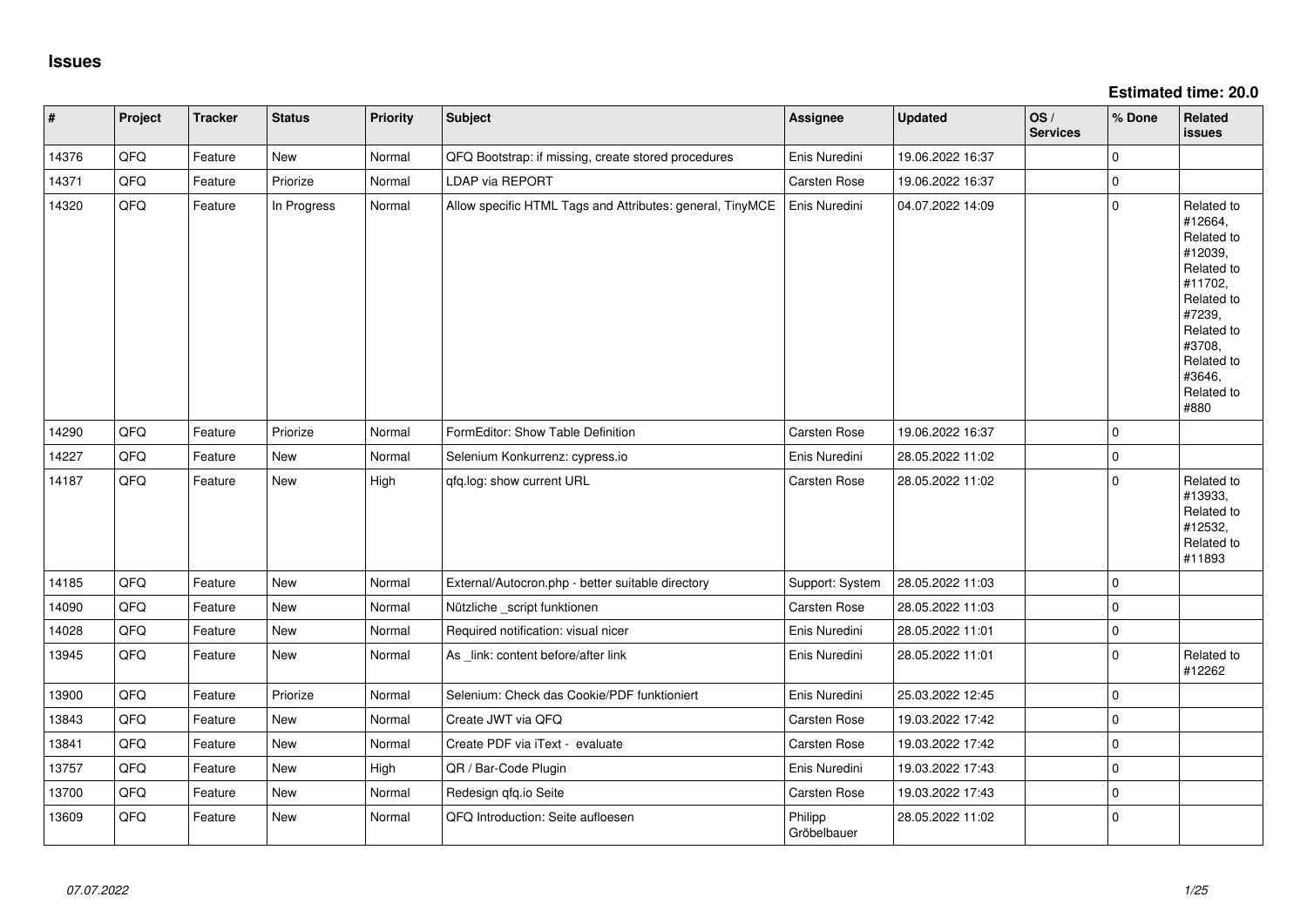| #     | Project | <b>Tracker</b> | <b>Status</b>              | <b>Priority</b> | <b>Subject</b>                                                                                                                        | Assignee            | <b>Updated</b>   | OS/<br><b>Services</b> | % Done      | Related<br>issues                                                     |
|-------|---------|----------------|----------------------------|-----------------|---------------------------------------------------------------------------------------------------------------------------------------|---------------------|------------------|------------------------|-------------|-----------------------------------------------------------------------|
| 13608 | QFQ     | Feature        | Some day<br>maybe          | Normal          | Automatic Browser Language Redirect                                                                                                   | Enis Nuredini       | 17.06.2022 08:35 |                        | $\Omega$    |                                                                       |
| 13566 | QFQ     | Feature        | Ready to sync<br>(develop) | Normal          | Delete config-example.qfq.php file                                                                                                    | <b>Carsten Rose</b> | 23.12.2021 09:25 |                        | $\Omega$    |                                                                       |
| 13467 | QFQ     | Feature        | New                        | Normal          | ChangeLog Generator                                                                                                                   | <b>Carsten Rose</b> | 19.03.2022 17:46 |                        | $\Omega$    | Related to<br>#11460                                                  |
| 13354 | QFQ     | Feature        | New                        | Normal          | Using Websocket in QFQ                                                                                                                | Carsten Rose        | 05.07.2022 16:26 |                        | $\mathbf 0$ | Related to<br>#11076                                                  |
| 12679 | QFQ     | Feature        | <b>New</b>                 | Normal          | tablesorter: custom column width                                                                                                      | <b>Carsten Rose</b> | 16.06.2021 11:10 |                        | $\mathbf 0$ |                                                                       |
| 12664 | QFQ     | Feature        | New                        | Normal          | TinyMCE: report/remove malicous HTML/JS Code                                                                                          | <b>Carsten Rose</b> | 19.03.2022 17:47 |                        | 0           | Related to<br>#14320                                                  |
| 12611 | QFQ     | Feature        | Some day<br>maybe          | Normal          | Refactoring: Bootstrap with Lazy Loading                                                                                              | <b>Carsten Rose</b> | 08.06.2022 10:37 |                        | $\Omega$    | Related to<br>#12490,<br>Related to<br>#10013,<br>Related to<br>#7732 |
| 12603 | QFQ     | Feature        | New                        | Normal          | Dropdown (Select), Radio, checkbox:<br>itemListAlways={{!SELECT key, value}}                                                          | <b>Carsten Rose</b> | 19.03.2022 17:47 |                        | $\mathbf 0$ |                                                                       |
| 12556 | QFQ     | Feature        | New                        | Normal          | Pills Title: colored = static or dynamic on allrequiredgiven                                                                          | Benjamin Baer       | 19.03.2022 17:49 |                        | $\mathbf 0$ |                                                                       |
| 12544 | QFQ     | Feature        | New                        | High            | a) ' AS _link' new also as ' AS _format', b) sortierung via<br>'display: none;', c) '_format' benoeitgt nicht zwingend<br>u/U/p/m/z/d | Carsten Rose        | 14.12.2021 16:03 |                        | $\Omega$    |                                                                       |
| 12532 | QFQ     | Feature        | New                        | High            | SIP-Parameter bei Seitenaufruf in Browser-Console<br>anzeigen                                                                         | <b>Carsten Rose</b> | 07.12.2021 17:19 |                        | $\Omega$    | Related to<br>#11893,<br>Related to<br>#14187                         |
| 12504 | QFQ     | Feature        | Priorize                   | Normal          | sql.log: report fe.id                                                                                                                 | Carsten Rose        | 05.05.2021 22:09 |                        | $\Omega$    |                                                                       |
| 12503 | QFQ     | Feature        | Priorize                   | Normal          | Detect dangerous UPDATE statement with missing WHERE                                                                                  | Carsten Rose        | 05.05.2021 22:09 |                        | $\mathbf 0$ |                                                                       |
| 12490 | QFQ     | Feature        | New                        | Normal          | Loading Plugins in QFQ - see what tinymce does. (lazy<br>loading)                                                                     | Benjamin Baer       | 08.06.2022 10:37 |                        | $\Omega$    | Related to<br>#12611,<br>Related to<br>#10013,<br>Related to<br>#7732 |
| 12480 | QFQ     | Feature        | New                        | Normal          | If QFQ upgrade is running, block further request                                                                                      | <b>Carsten Rose</b> | 03.05.2021 20:45 |                        | $\mathbf 0$ |                                                                       |
| 12477 | QFQ     | Feature        | New                        | Normal          | Support for refactoring: Form, FormElement, diverse<br>Tabellen/Spalten, tt-content Records                                           | Carsten Rose        | 03.05.2021 20:45 |                        | $\mathbf 0$ |                                                                       |
| 12476 | QFQ     | Feature        | New                        | Normal          | clearMe: a) should trigger 'dirty', b) sticky on textarea resize                                                                      | Benjamin Baer       | 04.01.2022 08:40 |                        | $\mathbf 0$ | Related to<br>#9528                                                   |
| 12474 | QFQ     | Feature        | New                        | Normal          | Check BaseConfigURL if it is given and the the last char is '/' Carsten Rose                                                          |                     | 03.05.2021 20:45 |                        | $\mathbf 0$ |                                                                       |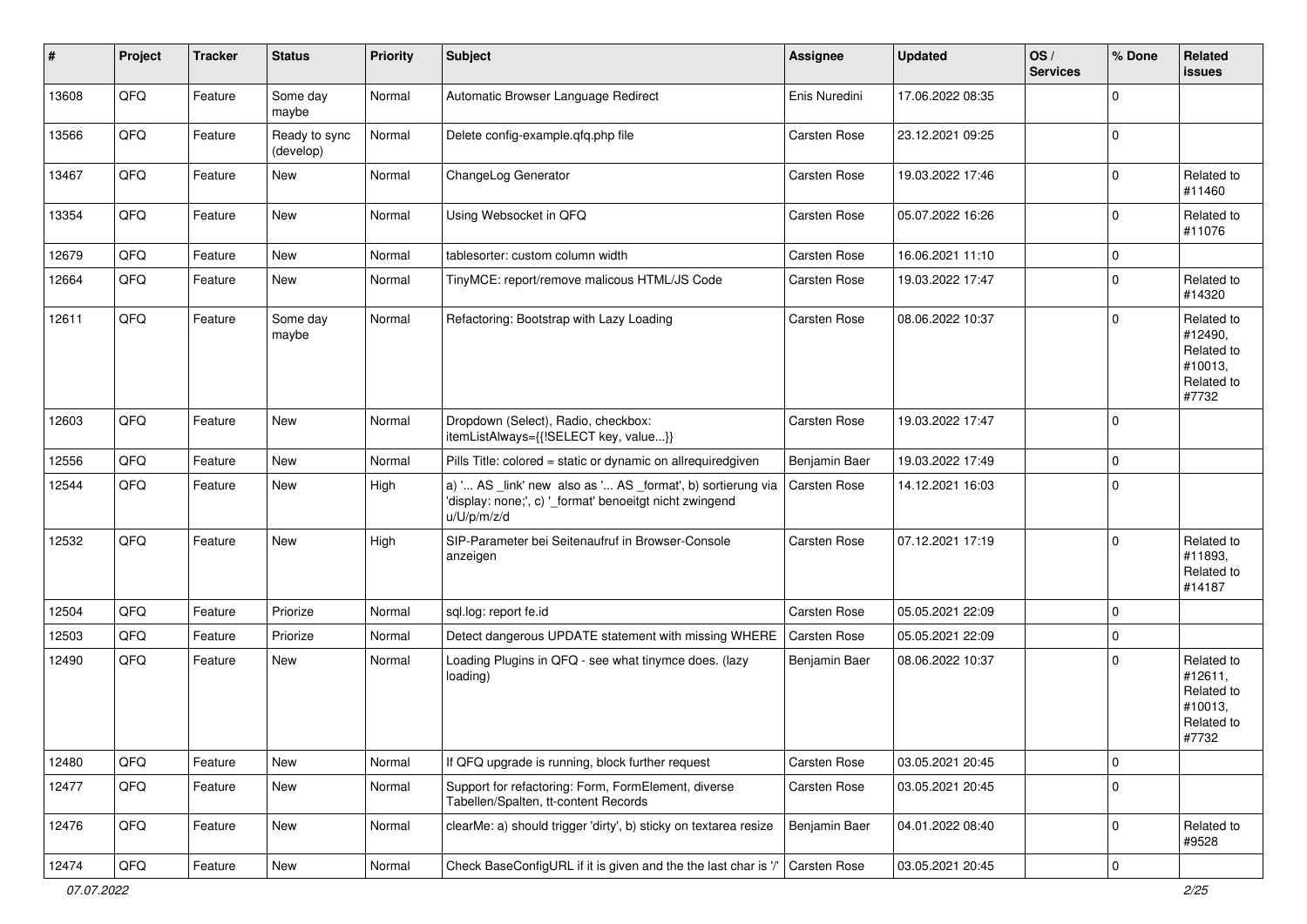| $\vert$ # | Project | <b>Tracker</b> | <b>Status</b>     | <b>Priority</b> | <b>Subject</b>                                                                                                      | <b>Assignee</b>     | <b>Updated</b>   | OS/<br><b>Services</b> | % Done      | Related<br><b>issues</b>                                                    |
|-----------|---------|----------------|-------------------|-----------------|---------------------------------------------------------------------------------------------------------------------|---------------------|------------------|------------------------|-------------|-----------------------------------------------------------------------------|
| 12465     | QFQ     | Feature        | New               | Normal          | QFQ Function: use in FE to fill StoreRecord                                                                         | <b>Carsten Rose</b> | 05.05.2021 21:58 |                        | $\mathbf 0$ |                                                                             |
| 12452     | QFQ     | Feature        | Priorize          | Normal          | BaseURL: alsways with '/' at the end                                                                                | <b>Carsten Rose</b> | 19.06.2022 13:45 |                        | $\mathbf 0$ | Related to<br>#10782                                                        |
| 12439     | QFQ     | Feature        | In Progress       | Normal          | TinyMCE Paste from Word & Character Count/Limit                                                                     | <b>Carsten Rose</b> | 05.05.2021 22:15 |                        | $\mathbf 0$ |                                                                             |
| 12413     | QFQ     | Feature        | New               | Normal          | STORE_TYPO3: enhance for {{be_users.email:T}},<br>{{fe users.email:T}}                                              | <b>Carsten Rose</b> | 03.05.2021 20:45 |                        | $\mathbf 0$ | Related to<br>#12412,<br>Related to<br>#10012                               |
| 12412     | QFQ     | Feature        | <b>New</b>        | Normal          | Action/Escape qualifier 'e' (empty), '0': if given, an empty<br>string (or '0') will be treated as 'not found'      | <b>Carsten Rose</b> | 08.05.2021 09:40 |                        | $\mathbf 0$ | Related to<br>#12413,<br>Related to<br>#10012                               |
| 12400     | QFQ     | Feature        | New               | Normal          | Tutorial ist in QFQ Doku, Wird in der Suche gefunden, es<br>gibt aber kein Menupunkt - Inhalt ueberpruefen          | <b>Carsten Rose</b> | 03.05.2021 20:45 |                        | $\mathbf 0$ |                                                                             |
| 12337     | QFQ     | Feature        | Some day<br>maybe | Normal          | Database.php: better caching                                                                                        | <b>Carsten Rose</b> | 16.09.2021 15:10 |                        | $\mathbf 0$ |                                                                             |
| 12330     | QFQ     | Feature        | <b>New</b>        | Normal          | Copy to input field / text area / TinyMCE                                                                           | <b>Carsten Rose</b> | 07.04.2021 09:01 |                        | $\pmb{0}$   |                                                                             |
| 12315     | QFQ     | Feature        | Some day<br>maybe | Normal          | Form History (Diffs) / Backups                                                                                      | <b>Carsten Rose</b> | 16.09.2021 15:10 |                        | $\Omega$    |                                                                             |
| 12269     | QFQ     | Feature        | <b>New</b>        | Normal          | 2FA - Login                                                                                                         | <b>Carsten Rose</b> | 03.05.2021 20:45 |                        | $\mathbf 0$ |                                                                             |
| 12262     | QFQ     | Feature        | ToDo              | Normal          | Form buttons on top: more customable                                                                                | Enis Nuredini       | 17.06.2022 10:44 |                        | $\Omega$    | Related to<br>#13945, Has<br>duplicate<br>#4046, Has<br>duplicate<br>#10080 |
| 12186     | QFQ     | Feature        | <b>New</b>        | High            | TinyMCE Config für Objekte                                                                                          | <b>Carsten Rose</b> | 07.12.2021 17:19 |                        | $\Omega$    | <b>Blocks</b><br>#12632                                                     |
| 12163     | QFQ     | Feature        | <b>New</b>        | Normal          | Checkbox: table wrap                                                                                                | <b>Carsten Rose</b> | 03.05.2021 20:51 |                        | $\mathbf 0$ |                                                                             |
| 12162     | QFQ     | Feature        | New               | Normal          | FE.type=sendmail: personalized mailing (several mails) via<br>template                                              | <b>Carsten Rose</b> | 03.05.2021 20:45 |                        | $\mathbf 0$ |                                                                             |
| 12156     | QFQ     | Feature        | <b>New</b>        | Normal          | Form: Optional disable 'leave page'                                                                                 |                     | 03.05.2021 20:45 |                        | $\mathbf 0$ |                                                                             |
| 12146     | QFQ     | Feature        | <b>New</b>        | Normal          | Autocron Job: Anzeigen wann der naechste Job ausgefuehrt   Carsten Rose<br>wird, resp das er nicht ausgefuehrt wird |                     | 15.03.2021 15:23 |                        | $\Omega$    |                                                                             |
| 12135     | QFQ     | Feature        | <b>New</b>        | Normal          | Subrecord: Notiz                                                                                                    |                     | 24.04.2021 16:58 |                        | $\mathbf 0$ |                                                                             |
| 12119     | QFQ     | Feature        | New               | Normal          | AS paged: error message missing if there ist no 'r' argument.                                                       | <b>Carsten Rose</b> | 03.05.2021 20:51 |                        | $\mathbf 0$ |                                                                             |
| 12109     | QFQ     | Feature        | <b>New</b>        | Normal          | Donwload Link: Plain, SIP, Persistent Link, Peristent SIP -<br>new notation                                         | <b>Carsten Rose</b> | 03.05.2021 20:45 |                        | $\Omega$    | Related to<br>#12085                                                        |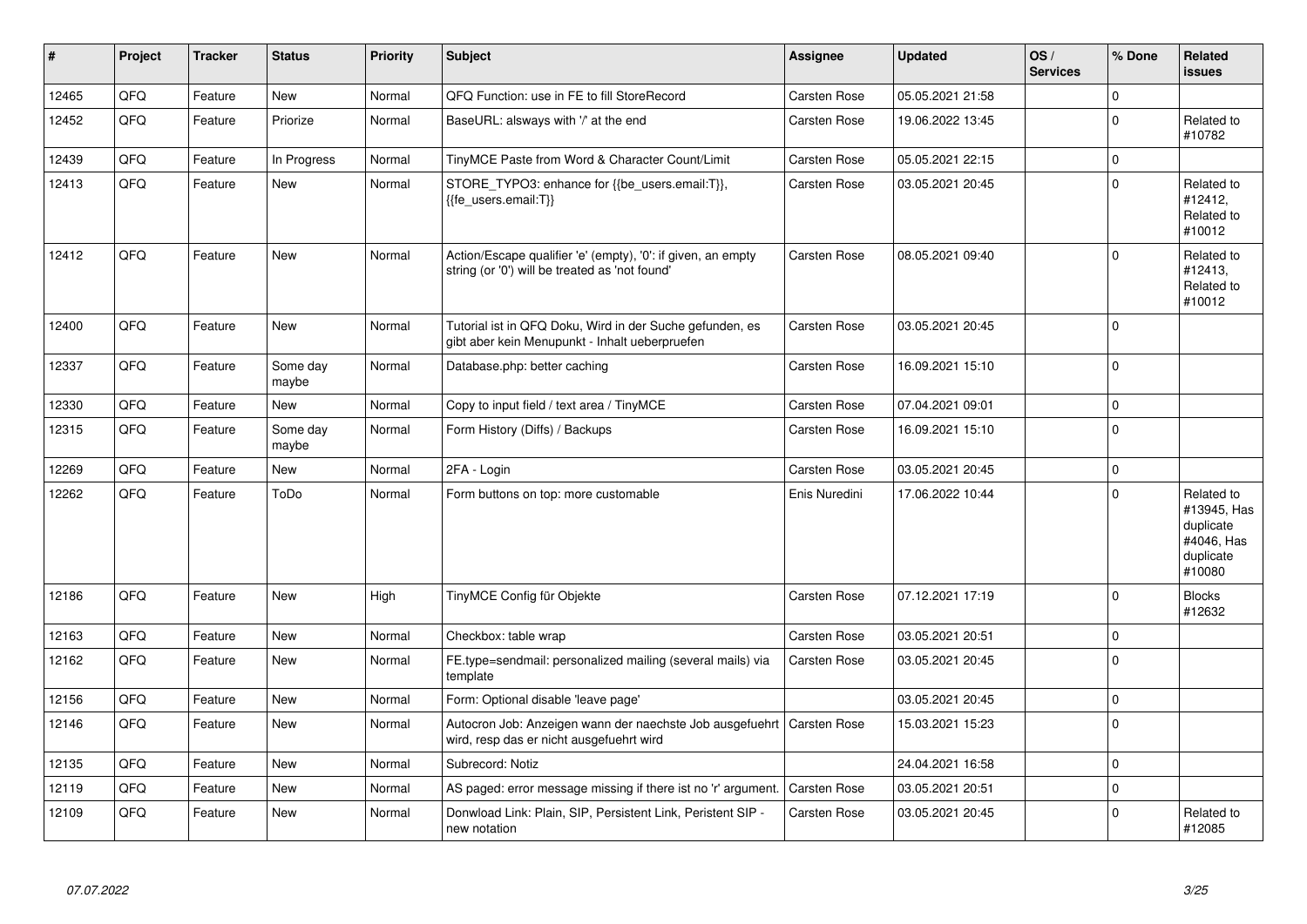| #     | Project | <b>Tracker</b> | <b>Status</b> | <b>Priority</b> | <b>Subject</b>                                                                                       | <b>Assignee</b>                                        | <b>Updated</b>      | OS/<br><b>Services</b> | % Done      | Related<br><b>issues</b>                      |                      |
|-------|---------|----------------|---------------|-----------------|------------------------------------------------------------------------------------------------------|--------------------------------------------------------|---------------------|------------------------|-------------|-----------------------------------------------|----------------------|
| 12039 | QFQ     | Feature        | <b>New</b>    | Normal          | Missing htmlSpecialChar() in pre processing on form submit                                           |                                                        | 18.02.2021 00:09    |                        | $\Omega$    | Related to<br>#14320                          |                      |
| 12038 | QFQ     | Feature        | <b>New</b>    | Normal          | a) STORE_VAR: filenameOnlyStripUniq, b) SP:<br>QSTRIPUNIQ()                                          |                                                        | 17.02.2021 23:55    |                        | $\Omega$    |                                               |                      |
| 12024 | QFQ     | Feature        | <b>New</b>    | Normal          | Excel Export: text columns by default decode<br>htmlspeciachar()                                     | Carsten Rose                                           | 17.02.2021 23:55    |                        | $\pmb{0}$   | Related to<br>#12022                          |                      |
| 12023 | QFQ     | Feature        | <b>New</b>    | Normal          | MySQL Stored Precdure: QDECODESPECIALCHAR()                                                          | <b>Carsten Rose</b>                                    | 16.02.2021 11:16    |                        | $\Omega$    | Related to<br>#12022                          |                      |
| 11980 | QFQ     | Feature        | In Progress   | Normal          | protected verzeichnis MUSS geschützt werden                                                          | <b>Carsten Rose</b>                                    | 07.09.2021 13:30    |                        | $\mathbf 0$ |                                               |                      |
| 11955 | QFQ     | Feature        | New           | Normal          | subrecord: new title option to set <th> attributes - e.g. to<br/>customize tablesorter options.</th> | attributes - e.g. to<br>customize tablesorter options. | <b>Carsten Rose</b> | 03.05.2021 20:47       |             | $\Omega$                                      | Related to<br>#11775 |
| 11893 | QFQ     | Feature        | <b>New</b>    | High            | Broken SIP: a) only report one time, b) only report in main<br>column                                | <b>Carsten Rose</b>                                    | 12.05.2021 12:13    |                        | $\mathbf 0$ | Related to<br>#12532,<br>Related to<br>#14187 |                      |
| 11892 | QFQ     | Feature        | New           | Normal          | tablesorter: columns with links are hard to order - new<br>qualifier 'Y: <ord>'</ord>                | Enis Nuredini                                          | 23.03.2022 09:22    |                        | $\mathbf 0$ |                                               |                      |
| 11850 | QFQ     | Feature        | New           | Urgent          | Wizard Form: basierend auf einer Tabelle eine Form<br>anlegen.                                       |                                                        | 03.05.2021 21:12    |                        | $\mathbf 0$ | Blocked by<br>#8082                           |                      |
| 11775 | QFQ     | Feature        | New           | Normal          | Subrecord Tooltip pro Feld                                                                           | Carsten Rose                                           | 18.12.2020 15:22    |                        | $\Omega$    | Related to<br>#11955                          |                      |
| 11747 | QFQ     | Feature        | New           | Normal          | Maintenance Page with Redirect                                                                       | <b>Carsten Rose</b>                                    | 03.05.2021 20:47    |                        | $\Omega$    | Related to<br>#11741                          |                      |
| 11716 | QFQ     | Feature        | New           | Normal          | Form an beliebiger Stelle im Report anzeigen                                                         |                                                        | 09.12.2020 09:47    |                        | $\mathbf 0$ |                                               |                      |
| 11702 | QFQ     | Feature        | New           | Normal          | HTML Special Char makes no sense for 'allbut' if '&' is<br>forbidden                                 | <b>Carsten Rose</b>                                    | 07.12.2021 16:35    |                        | $\Omega$    | Related to<br>#5112,<br>Related to<br>#14320  |                      |
| 11535 | QFQ     | Feature        | <b>New</b>    | Normal          | Ability to create SQL columns in frontend QFQ forms                                                  |                                                        | 17.11.2020 12:11    |                        | $\pmb{0}$   |                                               |                      |
| 11534 | QFQ     | Feature        | New           | Normal          | Report: Action on selected rows - Table batchprocessing<br>feature                                   |                                                        | 18.11.2020 08:15    |                        | $\Omega$    |                                               |                      |
| 11523 | QFQ     | Feature        | New           | Normal          | Mit dynamic Update erkennen, ob Upload gemacht wurde                                                 | Carsten Rose                                           | 13.11.2020 15:07    |                        | $\mathbf 0$ | Related to<br>#9533                           |                      |
| 11516 | QFQ     | Feature        | <b>New</b>    | Normal          | Multi Page Form (Previous/Next Buttons)                                                              | Carsten Rose                                           | 16.03.2021 17:52    |                        | $\mathbf 0$ |                                               |                      |
| 11504 | QFQ     | Feature        | New           | Normal          | Dynamic Update: Button text update for 'Save',' Close' &<br>'Delete'                                 | <b>Carsten Rose</b>                                    | 12.11.2020 23:44    |                        | $\mathbf 0$ |                                               |                      |
| 11460 | QFQ     | Feature        | New           | Normal          | Easier creation of changelog: gitchangelog                                                           | <b>Carsten Rose</b>                                    | 12.06.2021 10:20    |                        | $\Omega$    | Related to<br>#13467                          |                      |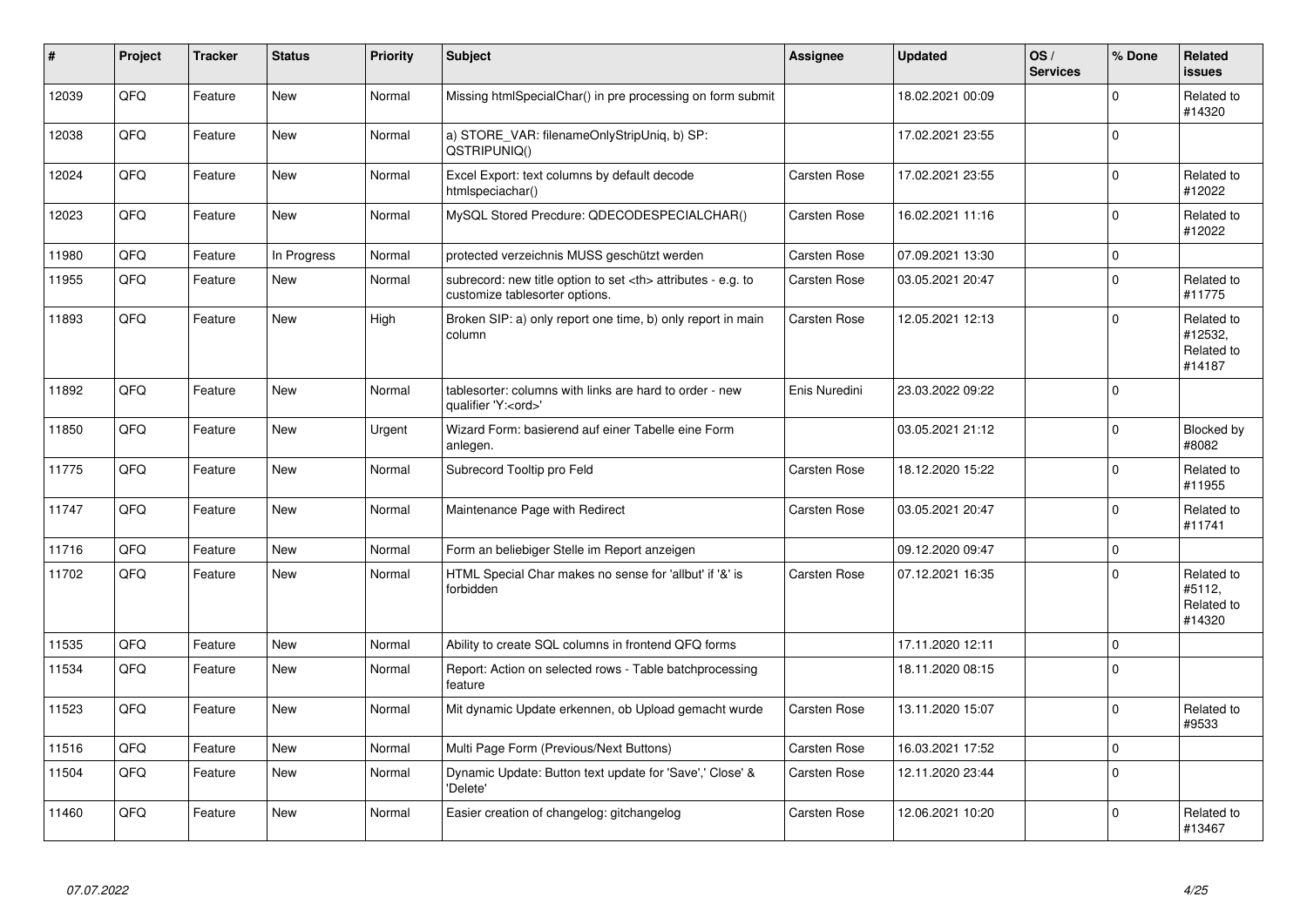| $\sharp$ | Project | <b>Tracker</b> | <b>Status</b>     | <b>Priority</b> | <b>Subject</b>                                                                       | <b>Assignee</b>     | <b>Updated</b>   | OS/<br><b>Services</b> | % Done              | <b>Related</b><br><b>issues</b>              |
|----------|---------|----------------|-------------------|-----------------|--------------------------------------------------------------------------------------|---------------------|------------------|------------------------|---------------------|----------------------------------------------|
| 11323    | QFQ     | Feature        | Some day<br>maybe | Normal          | Report Frontend Editor Modal + Codemirror                                            | <b>Carsten Rose</b> | 16.09.2021 15:10 |                        | $\Omega$            | Related to<br>#11036                         |
| 11322    | QFQ     | Feature        | Some day<br>maybe | Normal          | Form Element JSON - (multiline parameter field)                                      | <b>Carsten Rose</b> | 16.09.2021 15:10 |                        | $\Omega$            |                                              |
| 11320    | QFQ     | Feature        | Priorize          | Normal          | Typo3 Version 10 support                                                             | Carsten Rose        | 05.05.2021 22:09 |                        | $\mathbf 0$         |                                              |
| 11217    | QFQ     | Feature        | Some day<br>maybe | Normal          | <b>Extend Script Functionality</b>                                                   | Carsten Rose        | 16.09.2021 15:10 |                        | $\mathbf 0$         |                                              |
| 11080    | QFQ     | Feature        | <b>New</b>        | Normal          | Send MQTT messages                                                                   | <b>Carsten Rose</b> | 29.08.2020 19:49 |                        | $\mathsf{O}\xspace$ |                                              |
| 11076    | QFQ     | Feature        | In Progress       | Normal          | SELECT  AS _websocket                                                                | <b>Carsten Rose</b> | 30.08.2020 17:49 |                        | $\mathbf 0$         | Related to<br>#13354                         |
| 11036    | QFQ     | Feature        | Some day<br>maybe | Normal          | inline report editor permissions                                                     | Carsten Rose        | 16.09.2021 15:09 |                        | $\mathbf 0$         | Related to<br>#11323                         |
| 10996    | QFQ     | Feature        | New               | Normal          | Download video via sip: no seek                                                      | <b>Carsten Rose</b> | 12.08.2020 14:18 |                        | $\mathbf 0$         |                                              |
| 10979    | QFQ     | Feature        | <b>New</b>        | Normal          | Ajax Calls an API - dataReport                                                       | Carsten Rose        | 11.05.2022 12:15 |                        | $\mathbf 0$         |                                              |
| 10976    | QFQ     | Feature        | New               | Normal          | Excel Export Verbesserungen                                                          | Carsten Rose        | 06.08.2020 10:56 |                        | $\mathbf 0$         |                                              |
| 10874    | QFQ     | Feature        | New               | Normal          | Erstellen eines Foreign Keys in der Tabelle "FormElement"                            |                     | 13.07.2020 10:11 |                        | $\mathbf 0$         |                                              |
| 10819    | QFQ     | Feature        | New               | Normal          | Persistent SIP - second try                                                          | Carsten Rose        | 29.06.2020 23:02 |                        | $\mathbf 0$         | Related to<br>#6261                          |
| 10782    | QFQ     | Feature        | Feedback          | Normal          | Tiny MCE: Image Upload                                                               | Enis Nuredini       | 16.05.2022 23:16 |                        | $\pmb{0}$           | Related to<br>#12452                         |
| 10763    | QFQ     | Feature        | <b>New</b>        | Normal          | form accessed and submitted despite logout?                                          |                     | 16.06.2020 11:43 |                        | $\mathbf 0$         |                                              |
| 10745    | QFQ     | Feature        | Some day<br>maybe | Normal          | <b>Tablesorter Excel Export</b>                                                      | <b>Carsten Rose</b> | 16.09.2021 15:09 |                        | $\mathbf 0$         |                                              |
| 10738    | QFQ     | Feature        | Some day<br>maybe | Normal          | CORS headers for external API requests                                               |                     | 10.06.2020 14:00 |                        | $\mathbf 0$         |                                              |
| 10716    | QFQ     | Feature        | Some day<br>maybe | Normal          | Business Logic mit Externen Skripten                                                 | <b>Carsten Rose</b> | 16.09.2021 15:10 |                        | $\Omega$            | Related to<br>#10713,<br>Related to<br>#8217 |
| 10714    | QFQ     | Feature        | New               | Normal          | multi Table Form                                                                     | Carsten Rose        | 16.03.2021 18:44 |                        | $\mathbf 0$         |                                              |
| 10593    | QFQ     | Feature        | New               | Normal          | label2: text behind input element                                                    | <b>Carsten Rose</b> | 16.05.2020 10:57 |                        | $\mathbf 0$         |                                              |
| 10569    | QFQ     | Feature        | Priorize          | Normal          | link_blank more safe                                                                 | Enis Nuredini       | 25.03.2022 12:44 |                        | $\mathbf 0$         |                                              |
| 10463    | QFQ     | Feature        | New               | Normal          | Report _link: expliztes setzen von HTML Tags (Bedarf fuer<br>'data-selenium' & 'id') | Enis Nuredini       | 23.03.2022 09:23 |                        | $\mathbf 0$         | Related to<br>#7648                          |
| 10443    | QFQ     | Feature        | In Progress       | Normal          | Konzept_api / _live                                                                  | <b>Carsten Rose</b> | 07.05.2020 09:39 |                        | $\mathbf 0$         |                                              |
| 10384    | QFQ     | Feature        | New               | Normal          | Parameter Exchange QFQ Instances                                                     |                     | 07.05.2020 09:38 |                        | $\mathbf 0$         |                                              |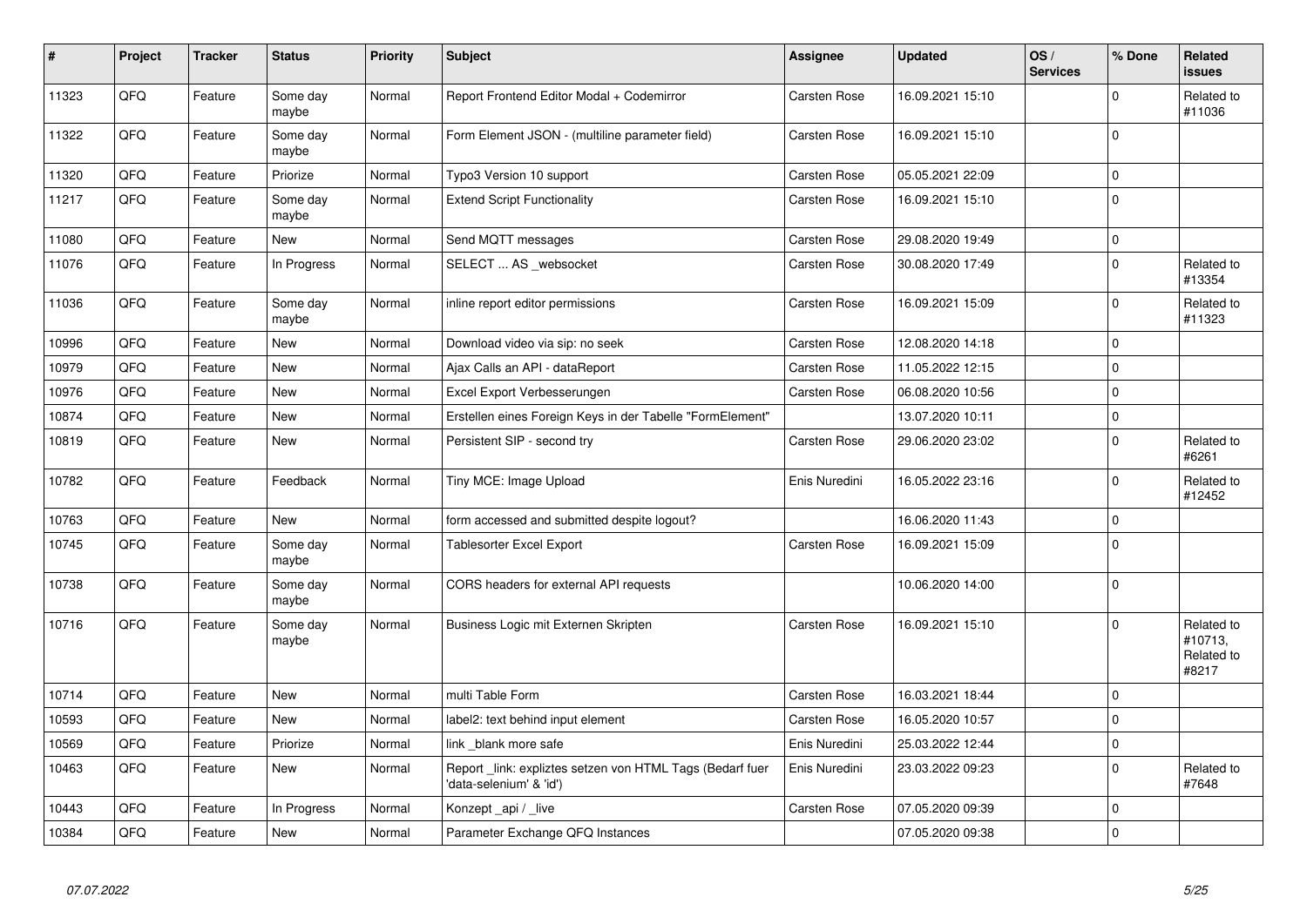| $\vert$ # | Project | <b>Tracker</b> | <b>Status</b>     | <b>Priority</b> | <b>Subject</b>                                                                                     | Assignee            | <b>Updated</b>   | OS/<br><b>Services</b> | % Done      | Related<br><b>issues</b>                                               |
|-----------|---------|----------------|-------------------|-----------------|----------------------------------------------------------------------------------------------------|---------------------|------------------|------------------------|-------------|------------------------------------------------------------------------|
| 10345     | QFQ     | Feature        | <b>New</b>        | Normal          | Templates - Patterns QFQ Style                                                                     |                     | 03.05.2021 21:01 |                        | $\Omega$    | Related to<br>#10713                                                   |
| 10124     | QFQ     | Feature        | Feedback          | Normal          | qfq AAI-Login                                                                                      | Karin Niffeler      | 07.05.2020 09:36 |                        | $\mathbf 0$ |                                                                        |
| 10119     | QFQ     | Feature        | New               | Normal          | Dropdown (selectlist) & TypeAhead: format and catagorize<br>list                                   | Carsten Rose        | 07.05.2020 09:36 |                        | $\mathbf 0$ |                                                                        |
| 10116     | QFQ     | Feature        | Some day<br>maybe | Normal          | TypeAhead: Tag - show inside 'input' element                                                       | <b>Carsten Rose</b> | 16.09.2021 15:09 |                        | $\mathbf 0$ |                                                                        |
| 10114     | QFQ     | Feature        | New               | High            | Symbol (Link): 'G:' (Glyphicon) replaced by 'i:' (icon)                                            |                     | 07.12.2021 17:19 |                        | $\mathbf 0$ | Related to<br>#3797,<br>Related to<br>#4194                            |
| 10095     | QFQ     | Feature        | Some day<br>maybe | Normal          | Generic Gitlab Integration into QFQ                                                                | <b>Carsten Rose</b> | 16.09.2021 15:10 |                        | $\mathbf 0$ |                                                                        |
| 10080     | QFQ     | Feature        | New               | Normal          | Popup on 'save' / 'close': configure dialog (answer<br>yes/no/cancle/)                             | Carsten Rose        | 28.03.2021 20:52 |                        | $\mathbf 0$ | Is duplicate<br>of #12262                                              |
| 10015     | QFQ     | Feature        | Priorize          | Normal          | Monospace in Textarea                                                                              | <b>Carsten Rose</b> | 03.02.2020 13:40 |                        | $\Omega$    |                                                                        |
| 10014     | QFQ     | Feature        | <b>New</b>        | Normal          | Manual.rst: describe behaviour and process order of<br>fillStoreVar, slaveId, sqlBefore,           | Carsten Rose        | 01.02.2020 22:31 |                        | $\mathbf 0$ |                                                                        |
| 10013     | QFQ     | Feature        | Some day<br>maybe | Normal          | FE.typ=editor: CodeMirror                                                                          | <b>Carsten Rose</b> | 08.06.2022 10:37 |                        | $\mathbf 0$ | Related to<br>#12611,<br>Related to<br>#12490,<br>Related to<br>#7732  |
| 10012     | QFQ     | Feature        | Priorize          | Normal          | redirectAllMailTo: {{beEmail:T}}                                                                   | <b>Carsten Rose</b> | 08.05.2021 09:54 |                        | $\mathbf 0$ | Related to<br>#12412,<br>Related to<br>#12413,<br>Related to<br>#10011 |
| 10011     | QFQ     | Feature        | Priorize          | Normal          | Offer new STORE_TYPO3 Variable 'beUser', 'beEmail'                                                 | Carsten Rose        | 08.05.2021 09:51 |                        | $\Omega$    | Related to<br>#10012,<br>Related to<br>#12511                          |
| 10005     | QFQ     | Feature        | Priorize          | Normal          | Report / special column name:  AS _calendar                                                        | Carsten Rose        | 03.06.2020 17:28 |                        | $\mathbf 0$ |                                                                        |
| 10003     | QFQ     | Feature        | Priorize          | Normal          | fieldset: stronger visualize group                                                                 | Benjamin Baer       | 12.02.2020 08:13 |                        | $\mathbf 0$ |                                                                        |
| 9983      | QFQ     | Feature        | New               | Normal          | Report Notation: new keyword 'range'                                                               | Carsten Rose        | 01.02.2020 15:55 |                        | $\mathbf 0$ |                                                                        |
| 9968      | QFQ     | Feature        | Priorize          | Normal          | Tooltip in Links for Developer                                                                     | Carsten Rose        | 01.02.2020 23:17 |                        | $\pmb{0}$   |                                                                        |
| 9928      | QFQ     | Feature        | Priorize          | Normal          | SpecialColumnName: a) Deprecated: ' AS "_+tag " ', b)<br>New: ' AS "_ <tag1><tag2>"'</tag2></tag1> | Carsten Rose        | 01.02.2020 23:17 |                        | $\Omega$    | Related to<br>#9929                                                    |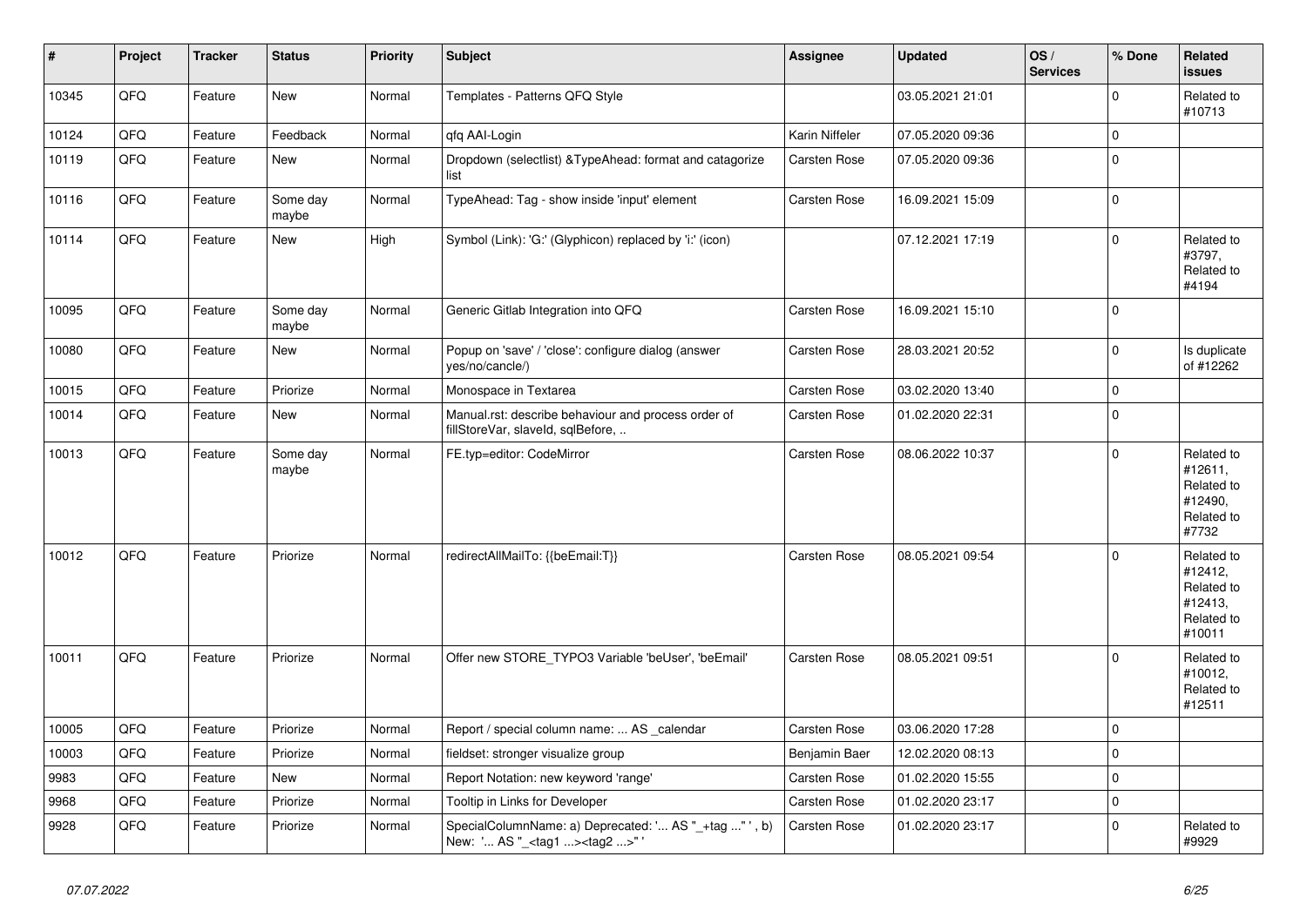| #    | Project | <b>Tracker</b> | <b>Status</b>     | <b>Priority</b> | <b>Subject</b>                                                                                                                        | Assignee            | <b>Updated</b>   | OS/<br><b>Services</b> | % Done      | Related<br><b>issues</b>                                             |
|------|---------|----------------|-------------------|-----------------|---------------------------------------------------------------------------------------------------------------------------------------|---------------------|------------------|------------------------|-------------|----------------------------------------------------------------------|
| 9927 | QFQ     | Feature        | New               | Normal          | QFQ Update: a) Update nur machen wenn BE User<br>eingeloggt ist., b) Bei Fehler genaue Meldung welcher<br>Updateschritt Probleme hat. | Carsten Rose        | 22.01.2020 12:59 |                        | $\mathbf 0$ |                                                                      |
| 9900 | QFQ     | Feature        | Priorize          | Normal          | Generic API Call: tt-content record >> JSON                                                                                           | <b>Carsten Rose</b> | 01.02.2020 10:13 |                        | $\mathbf 0$ |                                                                      |
| 9853 | QFQ     | Feature        | New               | Normal          | Check das SQL / QFQ / Mail Logfile geschrieben wird                                                                                   |                     | 09.01.2020 11:15 |                        | $\mathbf 0$ |                                                                      |
| 9811 | QFQ     | Feature        | New               | Normal          | Report: tag every n'th row                                                                                                            | Carsten Rose        | 01.02.2020 23:22 |                        | $\mathbf 0$ |                                                                      |
| 9781 | QFQ     | Feature        | New               | Normal          | Button: CSS class to make buttons smaller                                                                                             | Carsten Rose        | 01.02.2020 23:22 |                        | $\mathbf 0$ |                                                                      |
| 9777 | QFQ     | Feature        | <b>New</b>        | Normal          | Logging QFQ Variables                                                                                                                 | <b>Carsten Rose</b> | 16.12.2019 17:17 |                        | $\mathbf 0$ |                                                                      |
| 9707 | QFQ     | Feature        | New               | Normal          | SIP security: encode pageld and check pageld on decode                                                                                | <b>Carsten Rose</b> | 01.02.2020 23:22 |                        | $\mathbf 0$ |                                                                      |
| 9706 | QFQ     | Feature        | <b>New</b>        | Normal          | Multi File Upload (hidden template group)                                                                                             | Carsten Rose        | 01.02.2020 23:22 |                        | $\Omega$    | Related to<br>#7521,<br>Related to<br>#5562,<br>Related to<br>#13330 |
| 9704 | QFQ     | Feature        | Some day<br>maybe | Normal          | Thumbnails Generieren beim Splitten von PDF Files                                                                                     | Carsten Rose        | 11.12.2019 16:01 |                        | $\mathbf 0$ |                                                                      |
| 9668 | QFQ     | Feature        | Priorize          | Normal          | Form.mode: rename 'hidden' to 'hide'                                                                                                  | <b>Carsten Rose</b> | 05.05.2021 22:14 |                        | $\mathbf 0$ | Related to<br>#6437                                                  |
| 9602 | QFQ     | Feature        | <b>New</b>        | Normal          | Form definition as JSON                                                                                                               | Carsten Rose        | 01.02.2020 23:21 |                        | $\Omega$    | Related to<br>#9600                                                  |
| 9579 | QFQ     | Feature        | Some day<br>maybe | Normal          | Multiform with Process Row                                                                                                            | <b>Carsten Rose</b> | 11.12.2019 16:01 |                        | $\Omega$    |                                                                      |
| 9548 | QFQ     | Feature        | Feedback          | High            | FormElement: Pattern mismatch - optional report only on<br>focus lost                                                                 | Benjamin Baer       | 03.05.2021 21:14 |                        | $\mathbf 0$ |                                                                      |
| 9537 | QFQ     | Feature        | <b>New</b>        | Normal          | FormEditor: Edit fieldset in FrontEnd                                                                                                 | <b>Carsten Rose</b> | 01.02.2020 23:22 |                        | $\mathbf 0$ |                                                                      |
| 9394 | QFQ     | Feature        | Priorize          | Normal          | REST: allow for non numerical ids in get requests                                                                                     | Carsten Rose        | 05.05.2021 22:10 |                        | $\mathbf 0$ |                                                                      |
| 9352 | QFQ     | Feature        | New               | Normal          | FE 'Native' fire slaveld, sqlAfter, sqlIns                                                                                            | Carsten Rose        | 01.02.2020 23:22 |                        | $\mathbf 0$ |                                                                      |
| 9348 | QFQ     | Feature        | New               | Normal          | defaultThumbnailSize: pre render thumbnails                                                                                           | <b>Carsten Rose</b> | 12.06.2021 09:05 |                        | $\mathbf 0$ |                                                                      |
| 9346 | QFQ     | Feature        | Priorize          | Normal          | beforeSave: check if an upload is given                                                                                               | Carsten Rose        | 11.06.2021 21:18 |                        | $\mathbf 0$ |                                                                      |
| 9221 | QFQ     | Feature        | New               | Normal          | typeAhead: Zeichenlimite ausschalten                                                                                                  | Carsten Rose        | 29.06.2022 22:36 |                        | $\mathbf 0$ |                                                                      |
| 9208 | QFQ     | Feature        | New               | Normal          | Manage 'recent' records                                                                                                               | Carsten Rose        | 01.02.2020 23:22 |                        | $\mathbf 0$ |                                                                      |
| 9136 | QFQ     | Feature        | New               | Normal          | Create ZIP files with dynamic PDFs                                                                                                    | Carsten Rose        | 06.07.2022 13:21 |                        | $\mathbf 0$ |                                                                      |
| 9135 | QFQ     | Feature        | Priorize          | Normal          | Progress Bar generic / replace old hourglass download<br>popup                                                                        | Benjamin Baer       | 03.01.2022 07:43 |                        | $\mathbf 0$ |                                                                      |
| 9130 | QFQ     | Feature        | Some day<br>maybe | Normal          | tablesorter: Automatic Row numbering / Zeilenummer                                                                                    | Benjamin Baer       | 01.02.2020 23:22 |                        | $\mathbf 0$ |                                                                      |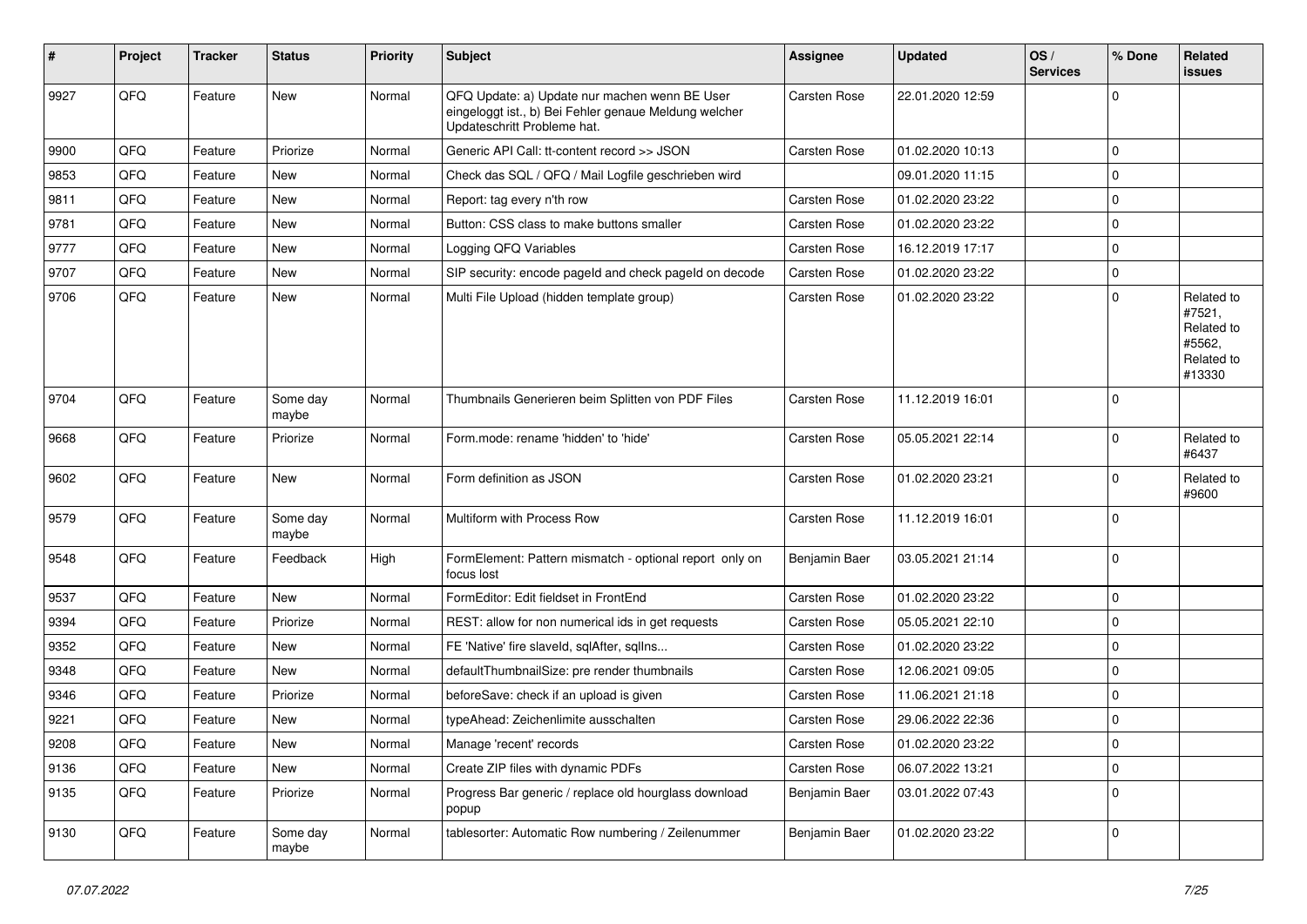| #    | Project | <b>Tracker</b> | <b>Status</b>     | <b>Priority</b> | <b>Subject</b>                                                                                         | Assignee            | <b>Updated</b>   | OS/<br><b>Services</b> | % Done      | Related<br><b>issues</b> |
|------|---------|----------------|-------------------|-----------------|--------------------------------------------------------------------------------------------------------|---------------------|------------------|------------------------|-------------|--------------------------|
| 9129 | QFQ     | Feature        | <b>New</b>        | Normal          | sqlValidate: Message as notification, not as error                                                     | <b>Carsten Rose</b> | 01.02.2020 23:22 |                        | $\Omega$    | Related to<br>#9128      |
| 9128 | QFQ     | Feature        | <b>New</b>        | Normal          | Error Message: not replaced variables- a) replace back to<br>'{{', b) underline                        | <b>Carsten Rose</b> | 01.02.2020 23:22 |                        | $\mathbf 0$ | Related to<br>#9129      |
| 9052 | QFQ     | Feature        | Feedback          | High            | Report: CodeMirror with SQL Syntax Highlight in FE                                                     | Enis Nuredini       | 08.06.2022 10:25 |                        | $\mathbf 0$ |                          |
| 8975 | QFQ     | Feature        | <b>New</b>        | Normal          | Report Notation: 2.0                                                                                   | <b>Carsten Rose</b> | 01.02.2020 23:22 |                        | $\mathbf 0$ | Related to<br>#8963      |
| 8963 | QFQ     | Feature        | Priorize          | Normal          | Setting values in a store: flexible way                                                                | Carsten Rose        | 05.05.2021 22:10 |                        | $\Omega$    | Related to<br>#8975      |
| 8962 | QFQ     | Feature        | <b>New</b>        | High            | allow for form fields with identical names                                                             | <b>Carsten Rose</b> | 03.05.2021 21:14 |                        | $\mathbf 0$ |                          |
| 8894 | QFQ     | Feature        | Some day<br>maybe | Normal          | Documentation Tags Usable in QFQ Application                                                           | <b>Carsten Rose</b> | 11.12.2019 16:01 |                        | $\Omega$    |                          |
| 8892 | QFQ     | Feature        | Some day<br>maybe | Normal          | Display and Edit SQL Comments in Form Editor                                                           | Carsten Rose        | 11.12.2019 16:01 |                        | $\Omega$    |                          |
| 8806 | QFQ     | Feature        | <b>New</b>        | Normal          | SQL Function nl2br                                                                                     | Carsten Rose        | 01.02.2020 23:22 |                        | $\mathbf 0$ |                          |
| 8719 | QFQ     | Feature        | New               | Normal          | extraButtonLock: add support for 0/1                                                                   | Carsten Rose        | 01.02.2020 23:22 |                        | $\mathbf 0$ |                          |
| 8702 | QFQ     | Feature        | New               | Normal          | Load Record which is locked: missing user info                                                         | Carsten Rose        | 11.12.2019 16:16 |                        | $\mathbf 0$ | Related to<br>#9789      |
| 8586 | QFQ     | Feature        | Some day<br>maybe | Normal          | QFQ: Enhance Error message for 'record not found'                                                      | <b>Carsten Rose</b> | 16.09.2021 15:10 |                        | $\Omega$    |                          |
| 8585 | QFQ     | Feature        | Priorize          | Normal          | Enhance Error message for 'unknown form'                                                               | Carsten Rose        | 01.02.2020 10:13 |                        | $\pmb{0}$   |                          |
| 8584 | QFQ     | Feature        | Priorize          | Normal          | FE 'Action' - never assign to Container (except Template<br>Group)                                     | <b>Carsten Rose</b> | 01.02.2020 10:13 |                        | $\Omega$    |                          |
| 8520 | QFQ     | Feature        | Some day<br>maybe | Normal          | Bring QFQ to Composer                                                                                  | Carsten Rose        | 16.09.2021 15:10 |                        | $\mathbf 0$ |                          |
| 8336 | QFQ     | Feature        | New               | Normal          | Form > modified > Close New: a) Optional disable popup, b)<br>custom text, c) mode on save: close stay | <b>Carsten Rose</b> | 01.02.2020 23:22 |                        | $\Omega$    | Related to<br>#8335      |
| 8277 | QFQ     | Feature        | Priorize          | Normal          | fe.parameter.default=                                                                                  | Carsten Rose        | 01.02.2020 23:17 |                        | $\Omega$    | Related to<br>#8113      |
| 8217 | QFQ     | Feature        | <b>New</b>        | Normal          | if-elseif-else construct                                                                               | <b>Carsten Rose</b> | 16.03.2021 18:41 |                        | $\Omega$    | Related to<br>#10716     |
| 8204 | QFQ     | Feature        | Priorize          | High            | Position 'required mark'                                                                               | Carsten Rose        | 16.06.2021 13:44 |                        | $\mathbf 0$ |                          |
| 8187 | QFQ     | Feature        | New               | Normal          | Subrecord: enable/hide new button - make new/edit/delete<br>customizeable.                             | Carsten Rose        | 06.03.2021 18:44 |                        | $\Omega$    | Related to<br>#11326     |
| 8101 | QFQ     | Feature        | Some day<br>maybe | Normal          | Password hash: support further hashing methods                                                         | <b>Carsten Rose</b> | 16.09.2021 15:10 |                        | $\mathbf 0$ |                          |
| 8089 | QFQ     | Feature        | New               | Normal          | Copy/Paste for FormElements                                                                            | Carsten Rose        | 01.02.2020 23:22 |                        | $\mathbf 0$ |                          |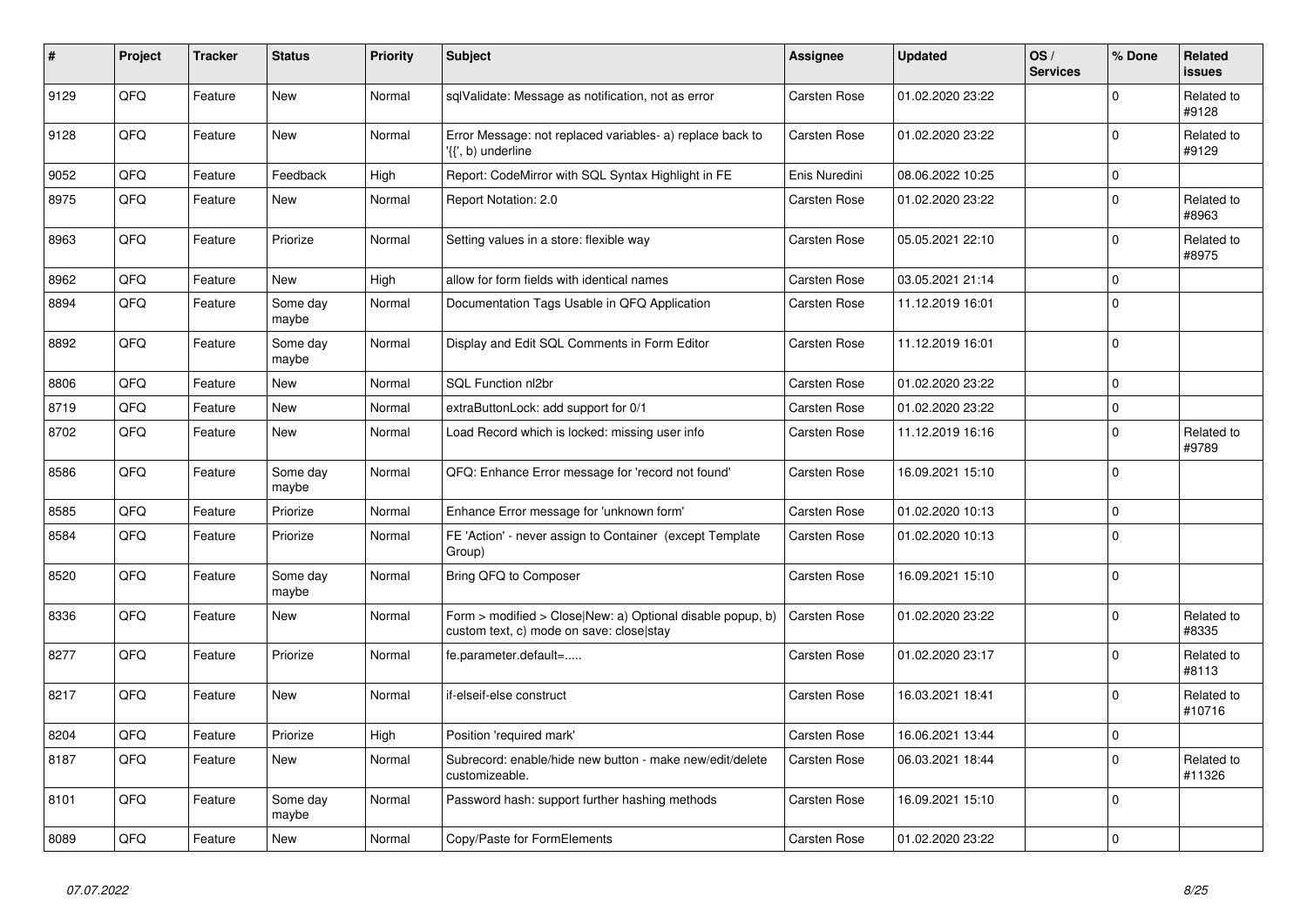| #    | Project | <b>Tracker</b> | <b>Status</b>     | <b>Priority</b> | <b>Subject</b>                                                          | <b>Assignee</b>     | <b>Updated</b>   | OS/<br><b>Services</b> | % Done      | Related<br><b>issues</b>                                               |
|------|---------|----------------|-------------------|-----------------|-------------------------------------------------------------------------|---------------------|------------------|------------------------|-------------|------------------------------------------------------------------------|
| 8082 | QFQ     | Feature        | Priorize          | High            | Contact form without saving record                                      | <b>Carsten Rose</b> | 07.12.2021 15:20 |                        | $\Omega$    | Related to<br>#8587,<br><b>Blocks</b><br>#11850                        |
| 8056 | QFQ     | Feature        | Some day<br>maybe | Normal          | Termin Organisation (Reservation)                                       |                     | 01.02.2020 23:19 |                        | $\mathbf 0$ | Related to<br>#8658                                                    |
| 8044 | QFQ     | Feature        | Priorize          | Normal          | Transaction: a) Form, b) Report                                         | Carsten Rose        | 05.05.2021 22:14 |                        | $\Omega$    | Related to<br>#8043                                                    |
| 8034 | QFQ     | Feature        | Priorize          | Normal          | FormElement 'data': 22.22.2222 should not be accepted                   | Carsten Rose        | 01.02.2020 10:13 |                        | $\Omega$    |                                                                        |
| 7965 | QFQ     | Feature        | Priorize          | Normal          | Input type 'text' with visual format - currency                         | Benjamin Baer       | 03.01.2022 07:45 |                        | $\Omega$    |                                                                        |
| 7924 | QFQ     | Feature        | <b>New</b>        | Normal          | Radio/Checkbox with Tooltip                                             | Carsten Rose        | 01.02.2020 23:22 |                        | $\mathbf 0$ |                                                                        |
| 7921 | QFQ     | Feature        | Some day<br>maybe | Normal          | Rest API Export: URL kuerzer machen                                     |                     | 01.02.2020 23:19 |                        | $\mathbf 0$ |                                                                        |
| 7920 | QFQ     | Feature        | New               | Normal          | FE: Syntax Highlight, Zeinlenumbruch                                    | Carsten Rose        | 01.02.2020 10:03 |                        | $\mathbf 0$ |                                                                        |
| 7850 | QFQ     | Feature        | <b>New</b>        | High            | Upload records: non 'pathFileName' column                               | <b>Carsten Rose</b> | 03.05.2021 21:14 |                        | $\mathbf 0$ |                                                                        |
| 7812 | QFQ     | Feature        | New               | Normal          | FE 'Subrecord' - new option 'subrecordShowFilter',<br>'subrecordPaging' | Carsten Rose        | 01.02.2020 23:22 |                        | $\mathbf 0$ |                                                                        |
| 7732 | QFQ     | Feature        | Some day<br>maybe | Normal          | Javascript: Lazy Loading der add on libs                                | Benjamin Baer       | 08.06.2022 10:38 |                        | $\Omega$    | Related to<br>#12611,<br>Related to<br>#12490,<br>Related to<br>#10013 |
| 7730 | QFQ     | Feature        | Priorize          | Normal          | SELECT Box: title in between                                            | Benjamin Baer       | 01.02.2020 23:22 |                        | $\mathbf 0$ |                                                                        |
| 7683 | QFQ     | Feature        | <b>New</b>        | Normal          | Special column names in '{{ SELECT  AS _link }}' should<br>be detected  | <b>Carsten Rose</b> | 01.02.2020 23:21 |                        | $\Omega$    |                                                                        |
| 7681 | QFQ     | Feature        | New               | Normal          | Optional switch off 'check for modified record'                         | Carsten Rose        | 01.02.2020 23:21 |                        | $\pmb{0}$   |                                                                        |
| 7660 | QFQ     | Feature        | <b>New</b>        | Normal          | IMAP: import mails to DB, move / delete mails                           | <b>Carsten Rose</b> | 01.02.2020 09:52 |                        | $\mathbf 0$ |                                                                        |
| 7630 | QFQ     | Feature        | Priorize          | Normal          | detailed error message for simple upload                                | <b>Carsten Rose</b> | 01.02.2020 10:13 |                        | $\mathbf 0$ |                                                                        |
| 7602 | QFQ     | Feature        | ToDo              | High            | Multi Select: with checkboxes                                           | Benjamin Baer       | 22.03.2022 09:07 |                        | $\mathbf 0$ |                                                                        |
| 7522 | QFQ     | Feature        | Priorize          | Normal          | Inserting default index.html to folder (Avoid Apache<br>Indexing)       | Carsten Rose        | 01.02.2020 10:13 |                        | $\Omega$    |                                                                        |
| 7521 | QFQ     | Feature        | New               | Normal          | TemplateGroup: fe.type=upload                                           | Carsten Rose        | 01.02.2020 23:21 |                        | $\mathbf 0$ | Related to<br>#9706                                                    |
| 7520 | QFQ     | Feature        | <b>New</b>        | Normal          | QR Code:  AS _qr ( AS _link)                                            | <b>Carsten Rose</b> | 01.02.2020 23:22 |                        | $\mathbf 0$ |                                                                        |
| 7519 | QFQ     | Feature        | New               | Normal          | Select: Multi                                                           | <b>Carsten Rose</b> | 01.02.2020 23:22 |                        | $\mathbf 0$ |                                                                        |
| 7481 | QFQ     | Feature        | New               | Normal          | Detect 'BaseUrl' automatically                                          | <b>Carsten Rose</b> | 01.02.2020 23:21 |                        | $\mathbf 0$ |                                                                        |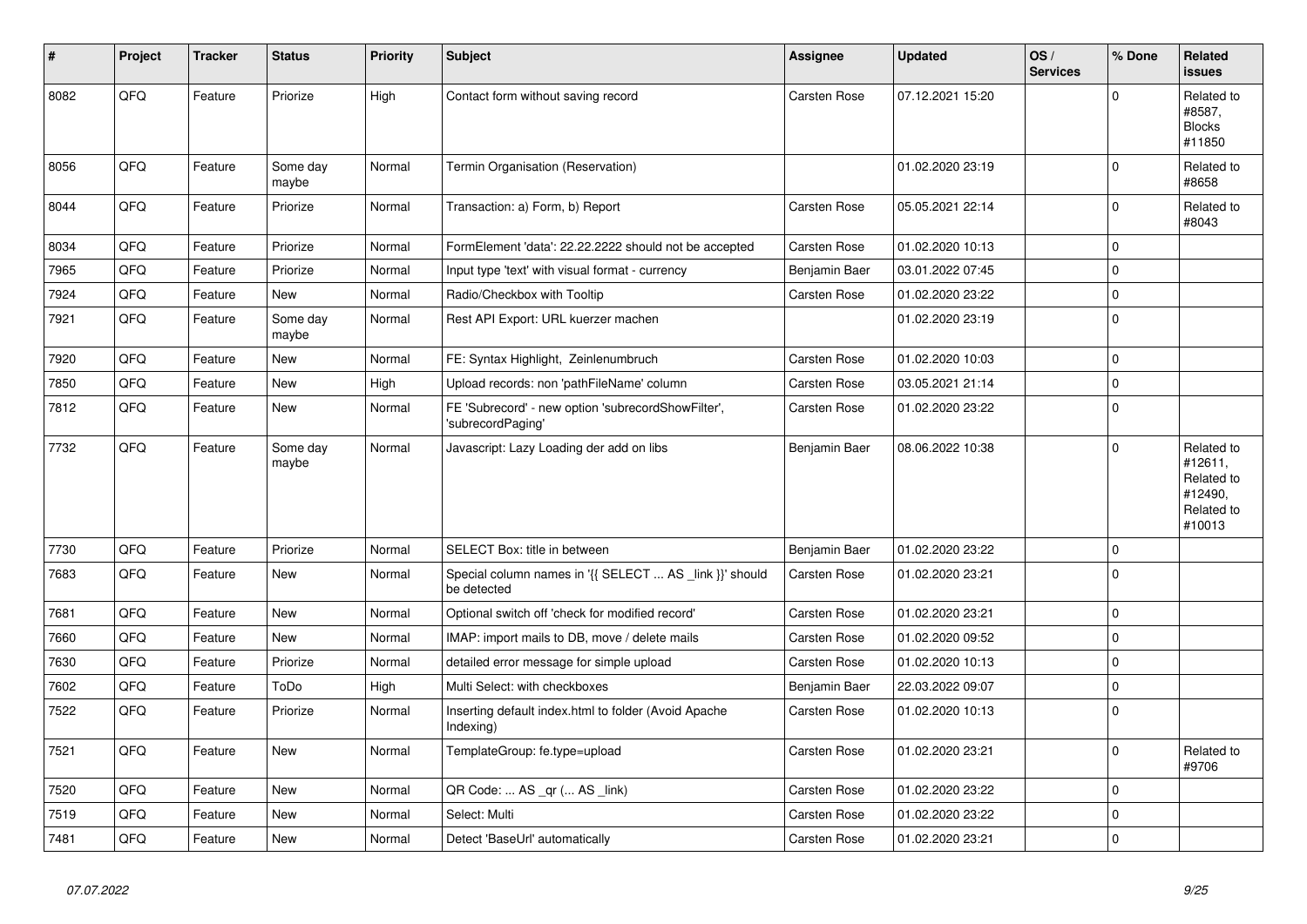| #    | Project        | <b>Tracker</b> | <b>Status</b>     | <b>Priority</b> | <b>Subject</b>                                                                                 | <b>Assignee</b>     | <b>Updated</b>   | OS/<br><b>Services</b> | % Done      | Related<br><b>issues</b>  |
|------|----------------|----------------|-------------------|-----------------|------------------------------------------------------------------------------------------------|---------------------|------------------|------------------------|-------------|---------------------------|
| 7480 | QFQ            | Feature        | <b>New</b>        | Normal          | Record History (Undo / Redo)                                                                   | Carsten Rose        | 11.12.2019 16:16 |                        | $\Omega$    | Related to<br>#2361       |
| 7453 | QFQ            | Feature        | Some day<br>maybe | Normal          | import / export forms QFQ                                                                      | <b>Carsten Rose</b> | 16.09.2021 15:10 |                        | $\mathbf 0$ |                           |
| 7452 | QFQ            | Feature        | Some day<br>maybe | Normal          | automate deployment new QFQ version                                                            | Carsten Rose        | 16.09.2021 15:10 |                        | $\mathbf 0$ |                           |
| 7342 | QFQ            | Feature        | <b>New</b>        | Normal          | add content $=$ hide this                                                                      | <b>Carsten Rose</b> | 01.02.2020 23:21 |                        | $\mathbf 0$ |                           |
| 7336 | QFQ            | Feature        | Some day<br>maybe | Normal          | PDF Upload: disallow PDFs with specific Meta information                                       | Carsten Rose        | 11.12.2019 16:01 |                        | $\mathbf 0$ |                           |
| 7290 | QFQ            | Feature        | Priorize          | Normal          | FormEditor: title as textarea if LEN(title)>60                                                 | Carsten Rose        | 01.02.2020 10:13 |                        | $\mathbf 0$ | Blocked by<br>#7682       |
| 7280 | QFQ            | Feature        | <b>New</b>        | Normal          | recently used table                                                                            | Carsten Rose        | 01.02.2020 23:21 |                        | $\mathbf 0$ |                           |
| 7278 | QFQ            | Feature        | Some day<br>maybe | Normal          | Form: Wert vordefinieren der immer gesetzt wird                                                |                     | 02.05.2021 09:27 |                        | $\mathbf 0$ |                           |
| 7239 | QFQ            | Feature        | <b>New</b>        | Normal          | TinyMCE: html tag whitelist                                                                    | <b>Carsten Rose</b> | 01.02.2020 23:21 |                        | $\mathbf 0$ | Related to<br>#14320      |
| 7229 | QFQ            | Feature        | Some day<br>maybe | Normal          | New FormElement.type: Button                                                                   |                     | 01.02.2021 12:32 |                        | $\mathbf 0$ |                           |
| 7217 | QFQ            | Feature        | Priorize          | Normal          | Download: notice User if `_sip=?` is missing                                                   | Carsten Rose        | 01.02.2020 10:13 |                        | $\mathbf 0$ |                           |
| 7175 | QFQ            | Feature        | <b>New</b>        | Normal          | Upload: md5 hash as filename                                                                   | <b>Carsten Rose</b> | 01.02.2020 23:21 |                        | $\mathbf 0$ |                           |
| 7119 | QFQ            | Feature        | <b>New</b>        | Normal          | Upload: scaleDownWidth, scaleDownHeight                                                        | <b>Carsten Rose</b> | 01.02.2020 23:21 |                        | $\mathbf 0$ |                           |
| 7109 | QFQ            | Feature        | New               | Normal          | Dynamic Updates: row/element hide                                                              | Carsten Rose        | 01.02.2020 23:22 |                        | $\mathbf 0$ | Has<br>duplicate<br>#4081 |
| 7108 | QFQ            | Feature        | Some day<br>maybe | Normal          | QFQ Wrap Elements                                                                              |                     | 11.12.2019 16:01 |                        | $\mathbf 0$ |                           |
| 7107 | QFQ            | Feature        | Some day<br>maybe | Normal          | Showcase Registration Tool: Anmeldung / Administration :<br>Liste Anmeldungen / Emaileinaldung | <b>Carsten Rose</b> | 11.12.2019 16:01 |                        | $\mathbf 0$ |                           |
| 7106 | QFQ            | Feature        | Some day<br>maybe | Normal          | Beispiel Nummerierung von Rows in Report                                                       |                     | 11.12.2019 16:01 |                        | $\mathbf 0$ |                           |
| 7105 | QFQ            | Feature        | Some day<br>maybe | Normal          | Beispiel wie man in einer zweiten Tabelle speichert.                                           |                     | 11.12.2019 16:01 |                        | $\mathbf 0$ |                           |
| 7104 | QFQ            | Feature        | Some day<br>maybe | Normal          | Manual: hint about escaping if '\r' appears in mail body                                       |                     | 11.12.2019 16:01 |                        | $\mathbf 0$ |                           |
| 7102 | QFQ            | Feature        | New               | Normal          | Comment sign in report: '#' and '--'                                                           | Carsten Rose        | 01.02.2020 23:21 |                        | $\mathbf 0$ |                           |
| 7100 | QFQ            | Feature        | Some day<br>maybe | Normal          | Download: log access, max downloads, time limit                                                |                     | 01.02.2020 23:19 |                        | $\mathbf 0$ |                           |
| 7099 | $\mathsf{QFQ}$ | Feature        | New               | Normal          | Redesign FormEditor                                                                            | Carsten Rose        | 01.02.2020 23:21 |                        | $\mathbf 0$ |                           |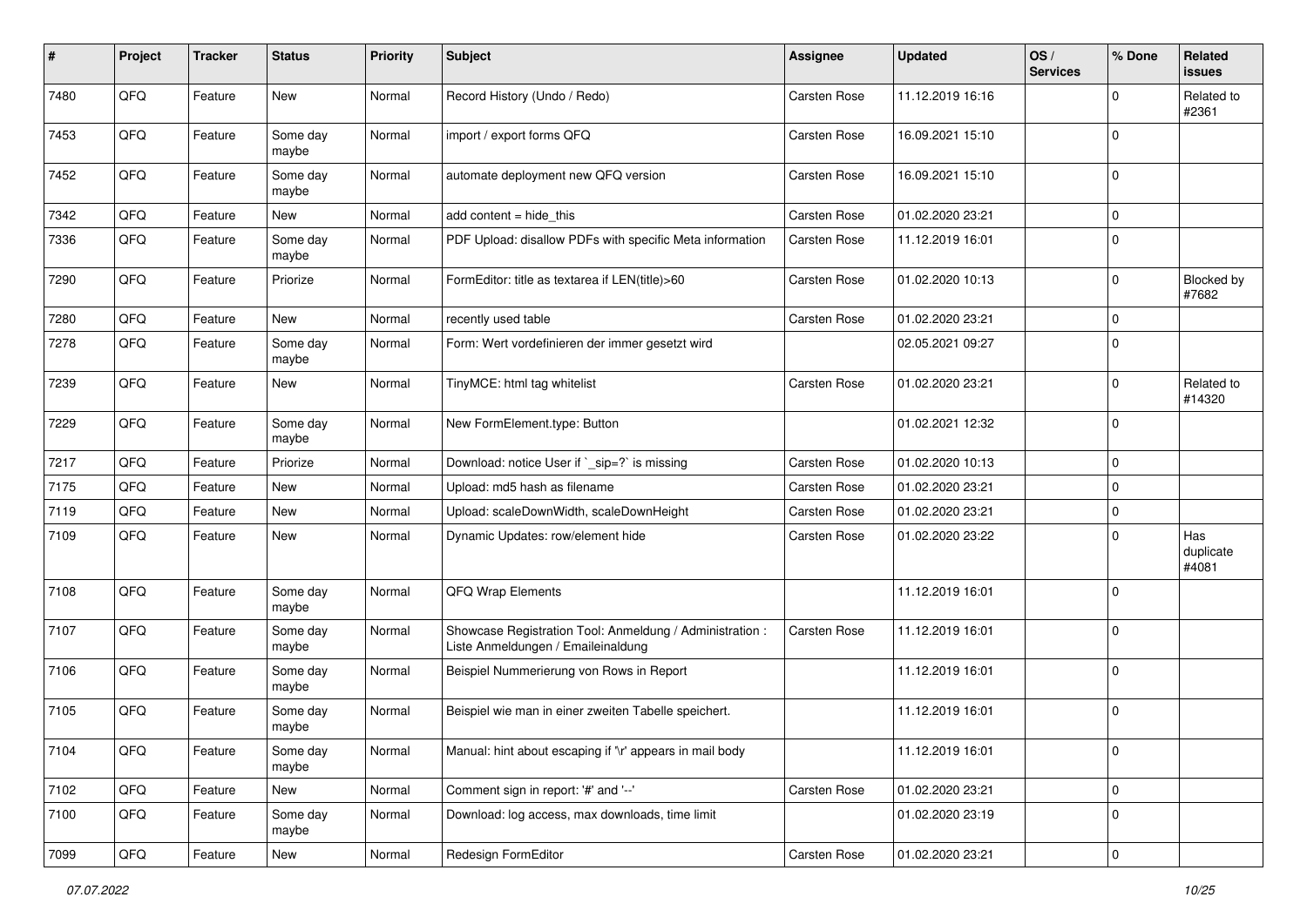| #    | Project | <b>Tracker</b> | <b>Status</b>     | <b>Priority</b> | <b>Subject</b>                                                                                                             | <b>Assignee</b>     | <b>Updated</b>   | OS/<br><b>Services</b> | % Done      | Related<br><b>issues</b>                    |
|------|---------|----------------|-------------------|-----------------|----------------------------------------------------------------------------------------------------------------------------|---------------------|------------------|------------------------|-------------|---------------------------------------------|
| 6998 | QFQ     | Feature        | Priorize          | Normal          | Form: with debug=on show column information as tooltip of<br>column label                                                  | Carsten Rose        | 01.02.2020 10:13 |                        | $\Omega$    |                                             |
| 6992 | QFQ     | Feature        | Some day<br>maybe | Normal          | DB exception: Syntax Highlight                                                                                             |                     | 11.12.2019 16:01 |                        | $\mathbf 0$ | Related to<br>#5450                         |
| 6972 | QFQ     | Feature        | Some day<br>maybe | Normal          | Fabric Clipboard / cross browser tab                                                                                       | Benjamin Baer       | 01.02.2020 23:21 |                        | $\Omega$    |                                             |
| 6970 | QFQ     | Feature        | Some day<br>maybe | Normal          | tablesorter: default fuer 'sortReset' aendern von 'Ctrl' zu 'Alt'                                                          | Benjamin Baer       | 01.02.2020 23:21 |                        | $\mathbf 0$ |                                             |
| 6870 | QFQ     | Feature        | Priorize          | Normal          | Click on '_link' triggers an API call                                                                                      | Benjamin Baer       | 03.01.2022 08:25 |                        | $\mathbf 0$ |                                             |
| 6855 | QFQ     | Feature        | <b>New</b>        | Normal          | With {{feUser:U}}!={{feUser:T}}: Save / Delete: only possible<br>with {{feUserSave:U}}='yes' and '{{feUserDelete:U}}='yes' | Carsten Rose        | 01.02.2020 23:21 |                        | $\mathbf 0$ |                                             |
| 6801 | QFQ     | Feature        | Priorize          | Normal          | Fabric: Maximize / FullIscreen                                                                                             | Benjamin Baer       | 21.03.2022 09:56 |                        | $\mathbf 0$ |                                             |
| 6765 | QFQ     | Feature        | New               | Normal          | Moeglichkeit via QFQ eigene Logs zu schreiben                                                                              | Carsten Rose        | 01.02.2020 23:21 |                        | $\mathbf 0$ |                                             |
| 6723 | QFQ     | Feature        | New               | Normal          | Report QFQ Installation and Version                                                                                        | Carsten Rose        | 12.06.2021 09:07 |                        | $\mathbf 0$ |                                             |
| 6715 | QFQ     | Feature        | Some day<br>maybe | Normal          | Code-Refactoring: dbArray vereinheitlichen                                                                                 | Carsten Rose        | 11.12.2019 16:02 |                        | $\mathbf 0$ |                                             |
| 6704 | QFQ     | Feature        | Some day<br>maybe | Normal          | Upload Mode: Bilder in Notizen rechts sollen aktuellen<br>Upload repräsentieren.                                           |                     | 01.02.2020 23:19 |                        | $\mathbf 0$ | Related to<br>#3264                         |
| 6602 | QFQ     | Feature        | New               | Normal          | Formlet: in Report auf Mausklick ein mini-form oeffnen                                                                     | Carsten Rose        | 11.12.2019 16:16 |                        | $\mathbf 0$ |                                             |
| 6594 | QFQ     | Feature        | <b>New</b>        | Normal          | Excel: on download, check if there is a valid sip                                                                          | Carsten Rose        | 01.02.2020 23:21 |                        | $\mathbf 0$ |                                             |
| 6515 | QFQ     | Feature        | Some day<br>maybe | Normal          | Formular: Felder dynamisch ein/ausblenden                                                                                  |                     | 11.12.2019 16:02 |                        | $\mathbf 0$ |                                             |
| 6437 | QFQ     | Feature        | New               | Normal          | Neuer Mode Button bei FormElementen                                                                                        | <b>Carsten Rose</b> | 01.02.2020 23:21 |                        | $\mathbf 0$ | Related to<br>#9668,<br>Blocked by<br>#9678 |
| 6299 | QFQ     | Feature        | Some day<br>maybe | Normal          | Attack detection: log table with invalid SIP access                                                                        |                     | 11.12.2019 16:02 |                        | $\Omega$    | Related to<br>#3947                         |
| 6292 | QFQ     | Feature        | New               | Normal          | Download: File speichern mit Hash aber original Filename in<br>der Datenbank vermerken fuer Downloads                      | <b>Carsten Rose</b> | 01.02.2020 23:21 |                        | $\mathbf 0$ |                                             |
| 6289 | QFQ     | Feature        | <b>New</b>        | Normal          | Form: Log                                                                                                                  | <b>Carsten Rose</b> | 01.02.2020 23:21 |                        | $\mathbf 0$ |                                             |
| 6288 | QFQ     | Feature        | Some day<br>maybe | Normal          | Best Practice: Erklaeren wie man ein Formular ganz in<br>'weiss' erstellen kann                                            |                     | 11.12.2019 16:02 |                        | $\Omega$    |                                             |
| 6261 | QFQ     | Feature        | New               | Normal          | Persistent SIP                                                                                                             | Carsten Rose        | 12.06.2021 09:07 |                        | $\mathbf 0$ | Related to<br>#10819                        |
| 6250 | QFQ     | Feature        | In Progress       | Normal          | Enhance layout: a) Subrecord, b) Subrecord-Title                                                                           | Carsten Rose        | 01.02.2020 23:22 |                        | $\mathbf 0$ | Related to<br>#5391                         |
| 6224 | QFG     | Feature        | Priorize          | Normal          | Dynamic update: fade in/out fields                                                                                         | Benjamin Baer       | 21.03.2022 09:50 |                        | $\pmb{0}$   |                                             |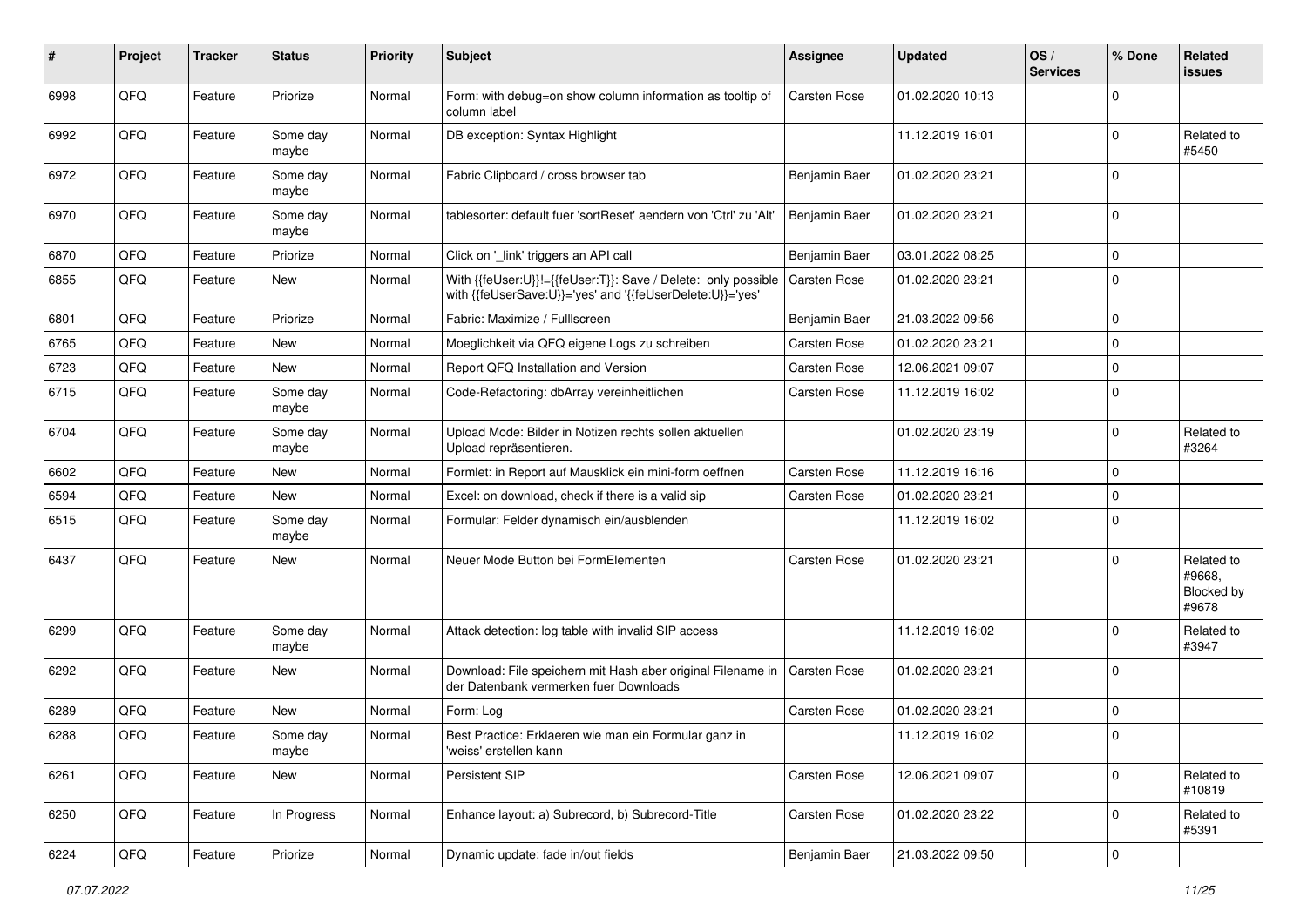| #    | Project | <b>Tracker</b> | <b>Status</b>     | <b>Priority</b> | <b>Subject</b>                                                                    | Assignee            | <b>Updated</b>   | OS/<br><b>Services</b> | % Done      | Related<br><b>issues</b>                    |
|------|---------|----------------|-------------------|-----------------|-----------------------------------------------------------------------------------|---------------------|------------------|------------------------|-------------|---------------------------------------------|
| 6084 | QFQ     | Feature        | Some day<br>maybe | Normal          | New escape type: 'D' - convert date                                               |                     | 01.02.2020 23:19 |                        | $\Omega$    |                                             |
| 6083 | QFQ     | Feature        | Some day<br>maybe | Normal          | Dynamic Update: Value Check via SQL                                               |                     | 11.12.2019 16:02 |                        | $\mathbf 0$ |                                             |
| 5983 | QFQ     | Feature        | Some day<br>maybe | Normal          | Form Submit (save & update): normalize date/-time FE                              | <b>Carsten Rose</b> | 01.02.2020 23:19 |                        | $\mathbf 0$ |                                             |
| 5942 | QFQ     | Feature        | Priorize          | Normal          | 'L' and 'type': append to links, generate via '_link' by using<br>'u:' .          | <b>Carsten Rose</b> | 01.02.2020 10:13 |                        | $\mathbf 0$ |                                             |
| 5923 | QFQ     | Feature        | Some day<br>maybe | Normal          | fillStoreSystemBySqlLate                                                          |                     | 01.02.2020 23:19 |                        | $\mathbf 0$ |                                             |
| 5895 | QFQ     | Feature        | Some day<br>maybe | Normal          | Tutorial: List of all QFQ Features                                                |                     | 01.02.2020 23:19 |                        | $\mathbf 0$ |                                             |
| 5894 | QFQ     | Feature        | Feedback          | Normal          | Typeahead in Report: show/hide rows dynamically                                   | <b>Carsten Rose</b> | 18.02.2022 08:50 |                        | $\mathbf 0$ | Related to<br>#5893,<br>Related to<br>#5885 |
| 5893 | QFQ     | Feature        | Some day<br>maybe | Normal          | Edit on double-click                                                              |                     | 01.02.2020 23:19 |                        | $\mathbf 0$ | Related to<br>#5894                         |
| 5892 | QFQ     | Feature        | Some day<br>maybe | Normal          | QFQ should use T3 API to manipulate FE GROUP<br>membership                        |                     | 01.02.2020 23:20 |                        | $\mathbf 0$ |                                             |
| 5852 | QFQ     | Feature        | Some day<br>maybe | Normal          | Logging: mail.log / sql.log - im FE anzeigen und via AJAX<br>aktualisieren        | <b>Carsten Rose</b> | 01.02.2020 23:19 |                        | $\mathbf 0$ | Related to<br>#5885                         |
| 5851 | QFQ     | Feature        | Some day<br>maybe | Normal          | Queue System implementieren: MQTT, RabbitMQ                                       |                     | 01.02.2020 23:20 |                        | $\mathbf 0$ | Related to<br>#5715                         |
| 5850 | QFQ     | Feature        | Some day<br>maybe | Normal          | Deployment: In QFQ Doc best practice fuer zeitgemaesses<br>Deployment beschreiben |                     | 01.02.2020 23:20 |                        | $\mathbf 0$ |                                             |
| 5805 | QFQ     | Feature        | Some day<br>maybe | Normal          | TypeAHead SQL value instead of key stored                                         |                     | 01.02.2020 23:19 |                        | $\mathbf 0$ | Related to<br>#5444                         |
| 5783 | QFQ     | Feature        | Some day<br>maybe | Normal          | <b>BPMN View/Edit</b>                                                             |                     | 11.12.2019 16:02 |                        | $\Omega$    |                                             |
| 5782 | QFQ     | Feature        | New               | Normal          | NextCloud API                                                                     | Carsten Rose        | 01.02.2020 10:02 |                        | $\mathbf 0$ |                                             |
| 5715 | QFQ     | Feature        | New               | High            | PDF Caching                                                                       | <b>Carsten Rose</b> | 03.05.2021 21:14 |                        | $\mathbf 0$ | Related to<br>#5851,<br>Related to<br>#6357 |
| 5695 | QFQ     | Feature        | In Progress       | Normal          | Multiform                                                                         | Carsten Rose        | 02.01.2021 18:38 |                        | $\mathbf 0$ |                                             |
| 5665 | QFQ     | Feature        | Some day<br>maybe | Normal          | Versuch das '{{!' nicht mehr noetig ist.                                          | Carsten Rose        | 01.02.2020 23:20 |                        | $\mathbf 0$ | Related to<br>#7432,<br>Related to<br>#7434 |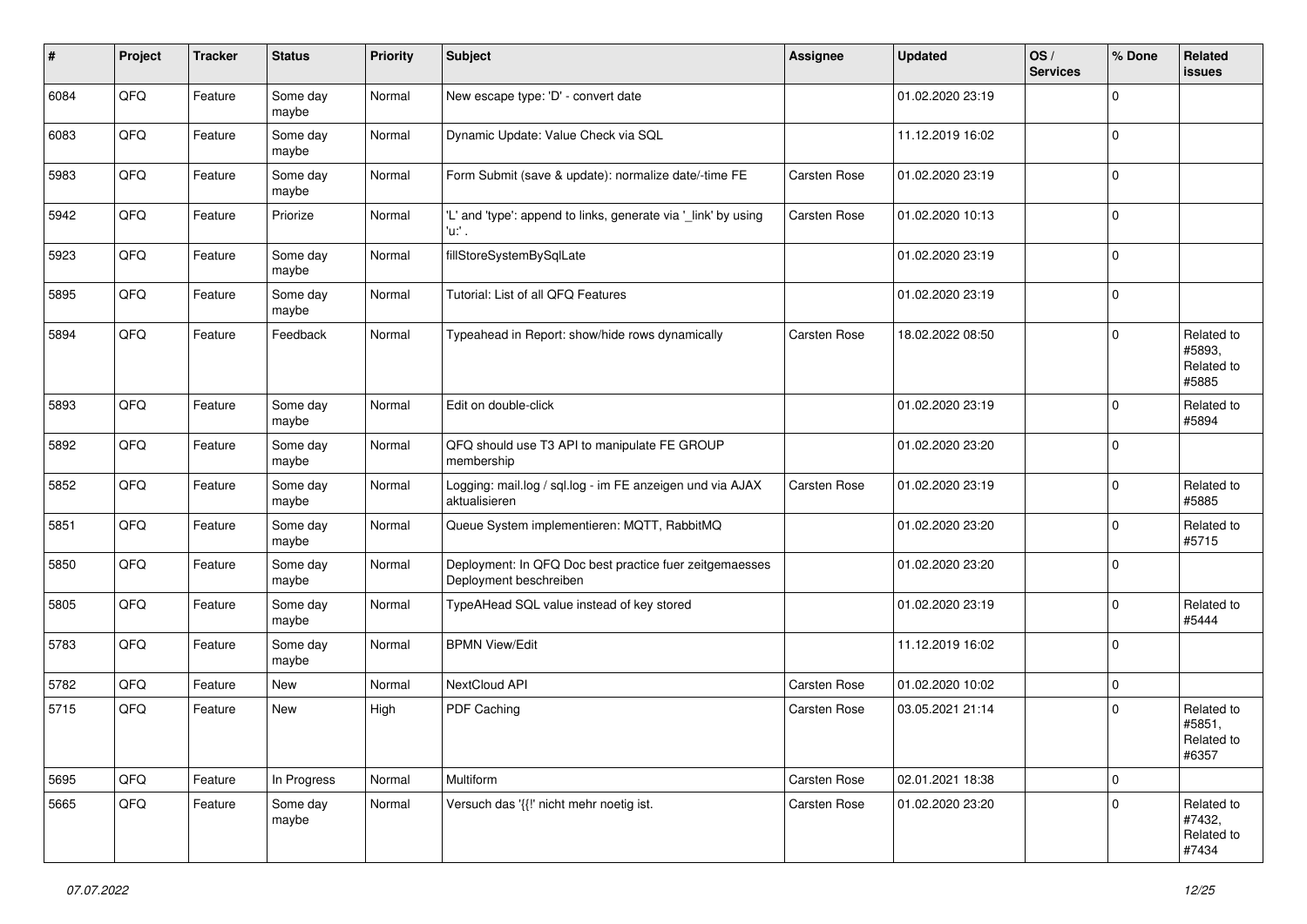| #    | Project    | <b>Tracker</b> | <b>Status</b>     | <b>Priority</b> | <b>Subject</b>                                                                                     | Assignee            | <b>Updated</b>   | OS/<br><b>Services</b> | % Done      | <b>Related</b><br><b>issues</b> |
|------|------------|----------------|-------------------|-----------------|----------------------------------------------------------------------------------------------------|---------------------|------------------|------------------------|-------------|---------------------------------|
| 5579 | QFQ        | Feature        | Some day<br>maybe | Normal          | Enhance Doc / Presentation: variable type 'link column type'                                       | <b>Carsten Rose</b> | 01.02.2020 23:19 |                        | $\Omega$    |                                 |
| 5562 | QFQ        | Feature        | Priorize          | Normal          | Drag'n'Drop fuer Uploads                                                                           | Benjamin Baer       | 21.03.2022 09:52 |                        | $\mathbf 0$ | Related to<br>#9706             |
| 5548 | QFQ        | Feature        | Some day<br>maybe | Normal          | 801 Textfiles/Scriptfiles als Thumbnail                                                            | <b>Carsten Rose</b> | 07.03.2022 16:26 |                        | $\mathbf 0$ |                                 |
| 5480 | QFQ        | Feature        | Some day<br>maybe | Normal          | QFQ: Dokumentation mit Screenshots versehen                                                        | <b>Carsten Rose</b> | 01.02.2020 23:20 |                        | $\mathbf 0$ | Related to<br>#9879             |
| 5455 | <b>OFO</b> | Feature        | Some day<br>maybe | Normal          | Mail Redirects grld abhaengig                                                                      |                     | 01.02.2020 23:20 |                        | $\Omega$    |                                 |
| 5452 | QFQ        | Feature        | Some day<br>maybe | Normal          | Thumbnails from PDF: bad quality                                                                   |                     | 01.02.2020 23:20 |                        | $\mathbf 0$ |                                 |
| 5428 | QFQ        | Feature        | Some day<br>maybe | Normal          | secure thumbnail: late render on access.                                                           | <b>Carsten Rose</b> | 01.02.2020 23:20 |                        | $\mathbf 0$ |                                 |
| 5389 | QFQ        | Feature        | Some day<br>maybe | Normal          | QFQ Design: Multline label / note                                                                  | Benjamin Baer       | 01.02.2020 23:19 |                        | $\mathbf 0$ |                                 |
| 5366 | QFQ        | Feature        | Priorize          | Normal          | Saving with keyboard shortcuts                                                                     | Benjamin Baer       | 21.03.2022 09:47 |                        | $\mathbf 0$ |                                 |
| 5345 | QFQ        | Feature        | New               | Normal          | Report: UPDATE / INSERT / DELETE statements should<br>trigger subqueries, depending on the result. | Carsten Rose        | 27.05.2020 16:11 |                        | $\mathbf 0$ |                                 |
| 5342 | QFQ        | Feature        | Some day<br>maybe | Normal          | link - with HTML Attributes                                                                        |                     | 01.02.2020 23:20 |                        | $\mathbf 0$ | Related to<br>#14077            |
| 5160 | QFQ        | Feature        | Some day<br>maybe | Normal          | QFQ collaborative / together.js, ShareJS, y-js, collaborative,                                     |                     | 11.12.2019 16:02 |                        | $\Omega$    |                                 |
| 5132 | QFQ        | Feature        | Some day<br>maybe | Normal          | Error Message sendmail missing attachment: more details                                            | <b>Carsten Rose</b> | 01.02.2020 23:19 |                        | $\pmb{0}$   |                                 |
| 5131 | QFQ        | Feature        | <b>New</b>        | Normal          | Activate Spin Gear ('wait/busy' indicator) via LINK attribute                                      | <b>Carsten Rose</b> | 01.02.2020 23:21 |                        | $\mathbf 0$ |                                 |
| 5129 | QFQ        | Feature        | Some day<br>maybe | Normal          | Reports: SQL fuer x Achse und y Achse                                                              |                     | 11.12.2019 16:02 |                        | $\mathbf 0$ |                                 |
| 5024 | QFQ        | Feature        | Some day<br>maybe | Normal          | Fabric: Generate PDF with edits                                                                    | Benjamin Baer       | 01.02.2020 23:20 |                        | $\mathbf 0$ | Related to<br>#10704            |
| 4974 | QFQ        | Feature        | Some day<br>maybe | Normal          | Long polling - inform all listening clients of changes                                             |                     | 11.12.2019 16:02 |                        | $\Omega$    |                                 |
| 4956 | QFQ        | Feature        | Some day<br>maybe | Normal          | Sendmail: Benutzerdefinierte Headers                                                               | <b>Carsten Rose</b> | 11.12.2019 16:02 |                        | $\mathbf 0$ |                                 |
| 4872 | QFQ        | Feature        | Some day<br>maybe | Normal          | Fields of Typo3 page available in STORE_TYPO3                                                      | Carsten Rose        | 01.02.2020 23:19 |                        | $\mathbf 0$ |                                 |
| 4869 | QFQ        | Feature        | Some day<br>maybe | Normal          | Dynamic Update (show, hide, readonly?, required?) for<br><b>Template Group Elements</b>            | <b>Carsten Rose</b> | 01.02.2020 23:19 |                        | $\mathbf 0$ | Related to<br>#4865             |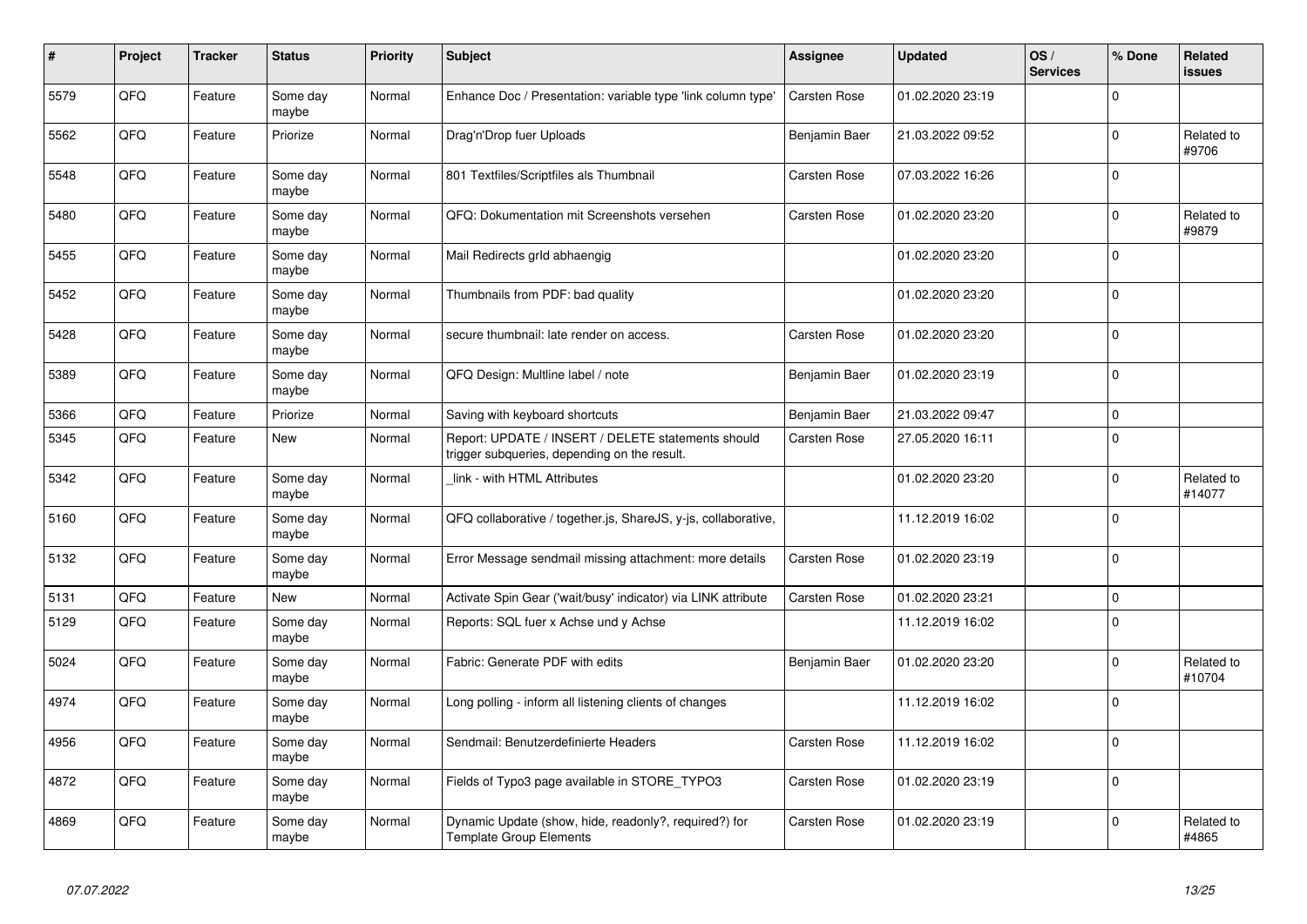| #    | Project | <b>Tracker</b> | <b>Status</b>     | Priority | <b>Subject</b>                                                                                                                                                | Assignee            | <b>Updated</b>   | OS/<br><b>Services</b> | % Done      | <b>Related</b><br><b>issues</b> |
|------|---------|----------------|-------------------|----------|---------------------------------------------------------------------------------------------------------------------------------------------------------------|---------------------|------------------|------------------------|-------------|---------------------------------|
| 4839 | QFQ     | Feature        | Some day<br>maybe | Normal   | qfq-handle in <head> Abschnitt</head>                                                                                                                         | Carsten Rose        | 11.12.2019 16:02 |                        | $\Omega$    |                                 |
| 4816 | QFQ     | Feature        | Some day<br>maybe | Normal   | Templates for QFQ Reports (Tables, Radios, )                                                                                                                  |                     | 01.02.2020 23:20 |                        | $\Omega$    |                                 |
| 4757 | QFQ     | Feature        | Some day<br>maybe | Normal   | Test subrecord: download links ok? Links ok?                                                                                                                  | Carsten Rose        | 01.02.2020 23:20 |                        | $\Omega$    |                                 |
| 4719 | QFQ     | Feature        | Some day<br>maybe | Normal   | Custom Message in Client in case of 'Browser tab close,<br>modification will be lost'                                                                         |                     | 01.02.2020 23:20 |                        | $\Omega$    |                                 |
| 4652 | QFQ     | Feature        | Some day<br>maybe | Normal   | UZH CD: Weiterleitung auf benutzerdefinierte 403/404 Seite                                                                                                    | Carsten Rose        | 01.02.2020 23:20 |                        | $\mathbf 0$ |                                 |
| 4650 | QFQ     | Feature        | Some day<br>maybe | Normal   | Convert html to doc/rtf                                                                                                                                       | Carsten Rose        | 01.02.2020 23:20 |                        | $\mathbf 0$ | Related to<br>#10704            |
| 4640 | QFQ     | Feature        | Some day<br>maybe | Normal   | Rename System Forms                                                                                                                                           |                     | 01.02.2020 23:20 |                        | $\mathbf 0$ |                                 |
| 4627 | QFQ     | Feature        | Some day<br>maybe | Normal   | dbupdate: all tables - check 'create', 'modified' if it is possible<br>to change to default 'CURRENT_TIMESTAMP' and modified<br>'ON UPDATE CURRENT TIMESTAMP' |                     | 01.02.2020 23:20 |                        | $\mathbf 0$ |                                 |
| 4626 | QFQ     | Feature        | Some day<br>maybe | Normal   | Mobile View: 'classBody=qfq-form-right' makes no sense                                                                                                        |                     | 01.02.2020 23:20 |                        | $\Omega$    |                                 |
| 4606 | QFQ     | Feature        | Some day<br>maybe | Normal   | link: qualifier to render bootstrap button                                                                                                                    | <b>Carsten Rose</b> | 01.02.2020 23:19 |                        | $\mathbf 0$ |                                 |
| 4551 | QFQ     | Feature        | Some day<br>maybe | Normal   | Set 'pills' via dynamicUpdate to show/hide/disabled                                                                                                           |                     | 01.02.2020 23:20 |                        | $\Omega$    | Related to<br>#3752             |
| 4536 | QFQ     | Feature        | Some day<br>maybe | Normal   | FE upload: problem with delete if mutliple uploads an<br>FE.name="                                                                                            |                     | 01.02.2020 23:20 |                        | $\Omega$    |                                 |
| 4446 | QFQ     | Feature        | Some day<br>maybe | Normal   | New FE get same feldContainerId as last modifed FE                                                                                                            |                     | 01.02.2020 23:20 |                        | $\mathbf 0$ |                                 |
| 4445 | QFQ     | Feature        | Some day<br>maybe | Normal   | template group: Option to simulate fieldset                                                                                                                   |                     | 28.06.2021 14:11 |                        | $\Omega$    |                                 |
| 4444 | QFQ     | Feature        | Some day<br>maybe | Normal   | FE.type=upload: detect mime type                                                                                                                              |                     | 11.12.2019 16:02 |                        | $\mathbf 0$ | Related to<br>#4303             |
| 4443 | QFQ     | Feature        | Some day<br>maybe | Normal   | Form: multiple secondary tables                                                                                                                               |                     | 01.02.2020 23:20 |                        | $\Omega$    |                                 |
| 4442 | QFQ     | Feature        | Some day<br>maybe | Normal   | Special Column Name: _link - new symbol G (Glyph) to<br>choose any available symbol                                                                           |                     | 11.12.2019 16:02 |                        | $\Omega$    |                                 |
| 4440 | QFQ     | Feature        | Some day<br>maybe | Normal   | Manual.rst: explain how to. expand PHP Session to 4h                                                                                                          |                     | 11.12.2019 16:02 |                        | $\mathbf 0$ |                                 |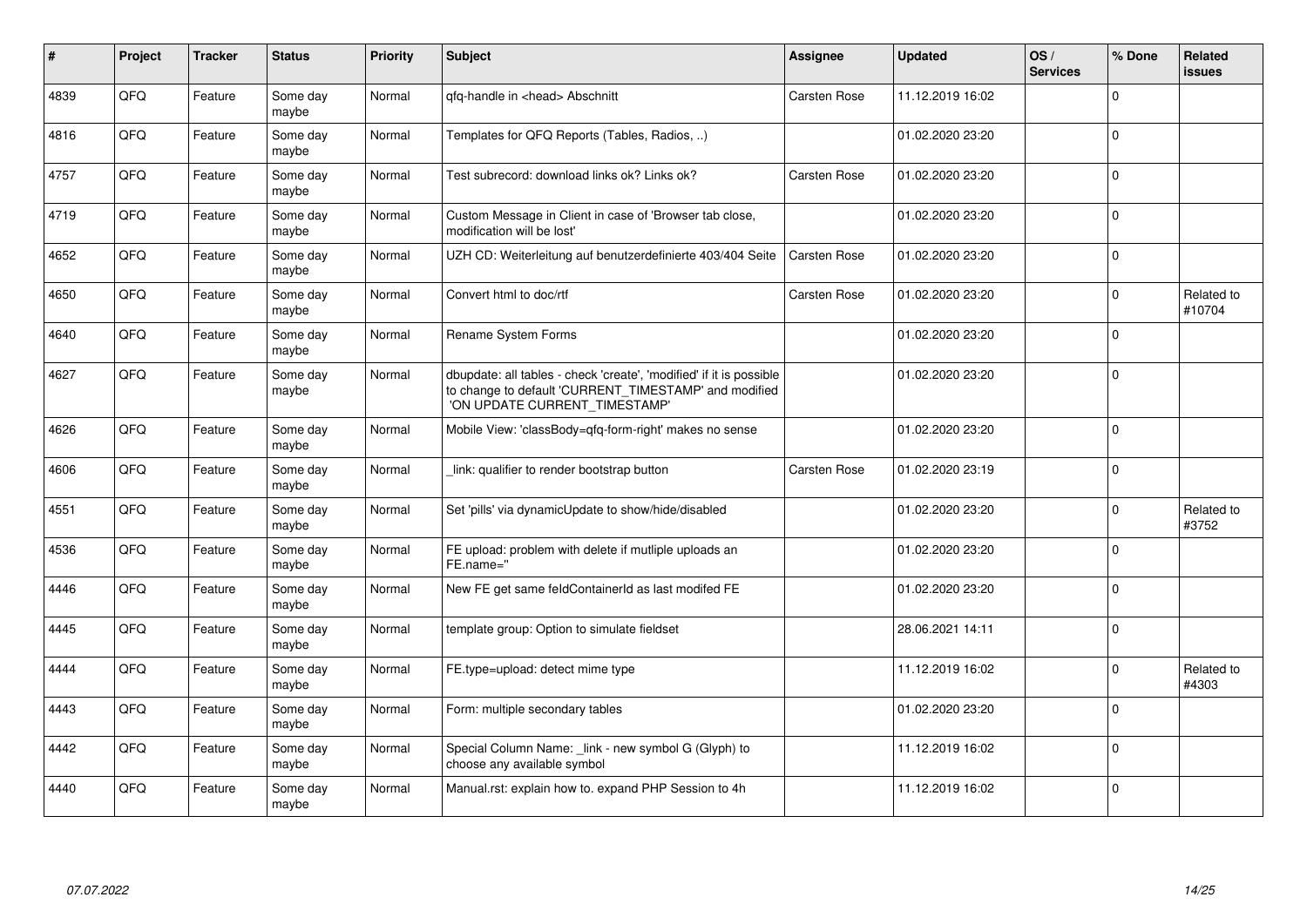| #    | Project | <b>Tracker</b> | <b>Status</b>     | <b>Priority</b> | <b>Subject</b>                                                                                                          | <b>Assignee</b>     | <b>Updated</b>   | OS/<br><b>Services</b> | % Done      | Related<br><b>issues</b>                    |
|------|---------|----------------|-------------------|-----------------|-------------------------------------------------------------------------------------------------------------------------|---------------------|------------------|------------------------|-------------|---------------------------------------------|
| 4439 | QFQ     | Feature        | Some day<br>maybe | Normal          | Log: report all actions fired by an FE Element, incl. the<br>original directive (slaveld, sqllnsert, )                  |                     | 01.02.2020 23:20 |                        | $\Omega$    | Related to<br>#4432.<br>Related to<br>#5458 |
| 4435 | QFQ     | Feature        | Some day<br>maybe | Normal          | Report: striptags - specify allowed tags                                                                                |                     | 01.02.2020 23:20 |                        | $\Omega$    |                                             |
| 4433 | QFQ     | Feature        | Some day<br>maybe | Normal          | Log when SIP will be destroyed by QFQ for any (security)<br>reason                                                      |                     | 01.02.2020 23:20 |                        | $\Omega$    | Related to<br>#4432,<br>Related to<br>#5458 |
| 4420 | QFQ     | Feature        | Some day<br>maybe | Normal          | Client: Local Storage - store the changes of a form, local in<br>the browser.                                           | Benjamin Baer       | 11.12.2019 16:02 |                        | $\Omega$    |                                             |
| 4413 | QFQ     | Feature        | New               | Normal          | fieldset: show/hidden, modeSql, dynamicUpdate                                                                           | Carsten Rose        | 09.02.2022 15:19 |                        | 0           |                                             |
| 4365 | QFQ     | Feature        | Some day<br>maybe | Normal          | Multi Language: new way of config                                                                                       | Carsten Rose        | 01.02.2020 23:20 |                        | $\Omega$    |                                             |
| 4349 | QFQ     | Feature        | Some day<br>maybe | Normal          | linkldownload: downloaded external URL to<br>deliver/concatenate - check mimetipe and handle it correctly               | <b>Carsten Rose</b> | 11.12.2019 16:02 |                        | $\Omega$    |                                             |
| 4343 | QFQ     | Feature        | Some day<br>maybe | Normal          | Link: Classifier to add 'attributes'                                                                                    | Carsten Rose        | 01.02.2020 23:20 |                        | $\Omega$    | Related to<br>#14077                        |
| 4330 | QFQ     | Feature        | Some day<br>maybe | Normal          | Error Message: report missing {{ / }} in sqlUpdate, sqlInsert,<br>sqlDelete, sqlAfter, sqlBefore in FE action elements. | Carsten Rose        | 01.02.2020 23:20 |                        | $\Omega$    |                                             |
| 4259 | QFQ     | Feature        | Some day<br>maybe | Normal          | Instant trigger a cron job                                                                                              | Carsten Rose        | 11.12.2019 16:03 |                        | 0           |                                             |
| 4258 | QFQ     | Feature        | Some day<br>maybe | High            | System Defaults: Forms                                                                                                  | Carsten Rose        | 03.05.2021 21:14 |                        | 0           |                                             |
| 4250 | QFQ     | Feature        | New               | Normal          | AutoCron in QFQ via PHP                                                                                                 | Carsten Rose        | 01.02.2020 23:21 |                        | $\Omega$    | Related to<br>#3292.<br>Related to<br>#3291 |
| 4197 | QFQ     | Feature        | Some day<br>maybe | Normal          | Unit Test fuer JSON Stream von QuickFormQuery.php ><br>doForm()                                                         | Carsten Rose        | 11.12.2019 16:03 |                        | $\mathbf 0$ |                                             |
| 4194 | QFQ     | Feature        | In Progress       | Normal          | Bootstrap 4 ist jetzt offiziel                                                                                          |                     | 03.05.2021 20:47 |                        | $\Omega$    | Related to<br>#10114                        |
| 4082 | QFQ     | Feature        | New               | Normal          | Dynamic Update: modeSql - useful default                                                                                | Carsten Rose        | 01.02.2020 23:22 |                        | $\mathbf 0$ |                                             |
| 4050 | QFG     | Feature        | New               | Normal          | sql.log: 1) FormElement ID which causes a specific action,<br>2) Result in the same row.                                | Carsten Rose        | 15.04.2020 11:35 |                        | $\pmb{0}$   | Related to<br>#5458                         |
| 4027 | QFG     | Feature        | Some day<br>maybe | Normal          | Missing: orange 'check' / 'bullet'                                                                                      |                     | 11.12.2019 16:03 |                        | 0           |                                             |
| 4026 | QFQ     | Feature        | Some day<br>maybe | Normal          | sqlLog.sql: log number of FE.id                                                                                         | Carsten Rose        | 11.12.2019 16:03 |                        | 0           | Related to<br>#5458                         |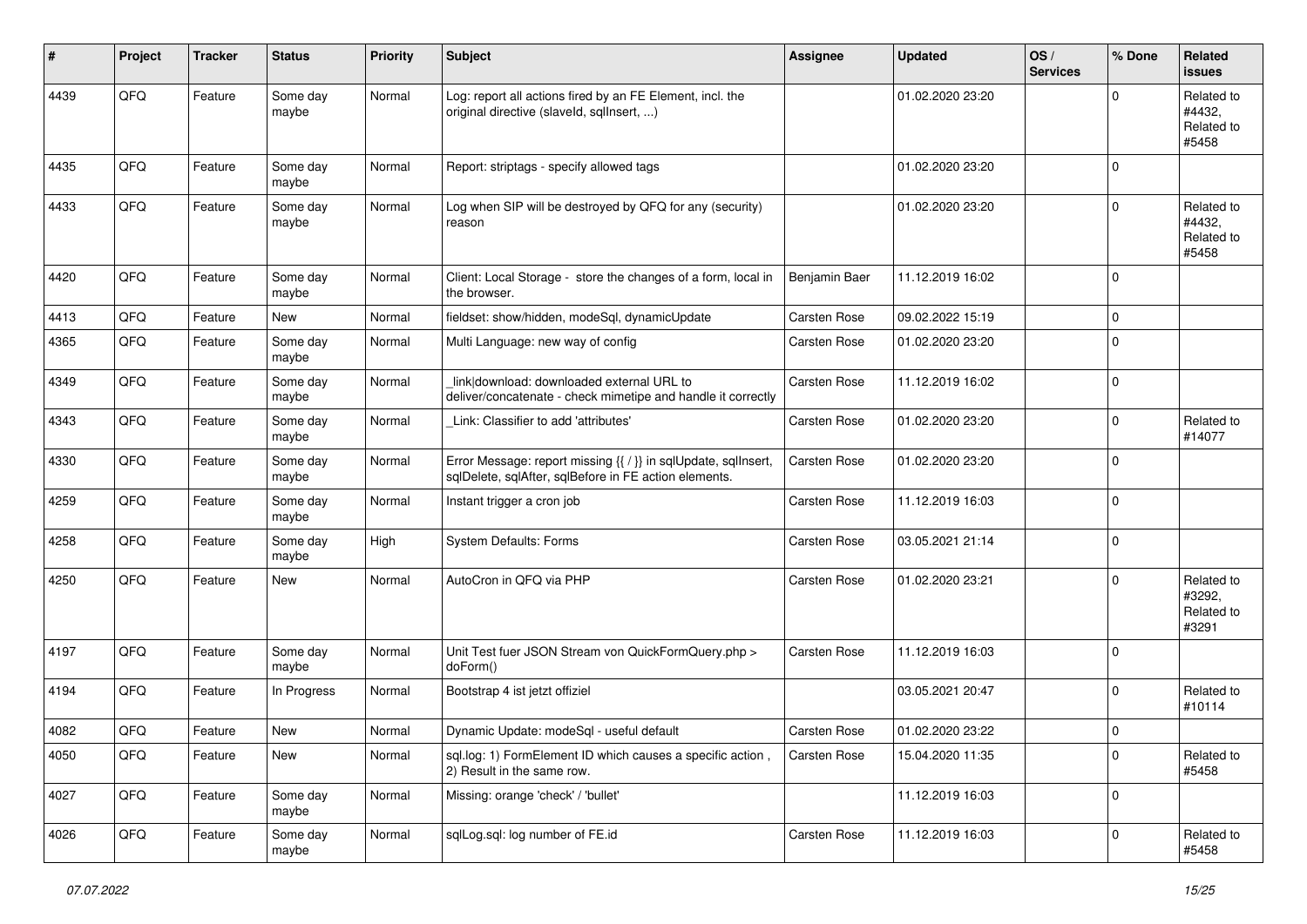| $\sharp$ | Project | <b>Tracker</b> | <b>Status</b>     | <b>Priority</b> | <b>Subject</b>                                                                                                                                           | <b>Assignee</b>     | <b>Updated</b>   | OS/<br><b>Services</b> | % Done      | Related<br><b>issues</b>                    |
|----------|---------|----------------|-------------------|-----------------|----------------------------------------------------------------------------------------------------------------------------------------------------------|---------------------|------------------|------------------------|-------------|---------------------------------------------|
| 4023     | QFQ     | Feature        | New               | Normal          | prepared statements - FE action: salveld, sqlInsert,<br>sqlUpdate, sqlDelete, sqlBefore, sqlAfter                                                        | Carsten Rose        | 11.12.2019 16:15 |                        | $\Omega$    |                                             |
| 4018     | QFQ     | Feature        | New               | Normal          | typeahead: long query parameter / answer triggers 'Attack<br>detected' and purges current SIP storage.                                                   | Carsten Rose        | 29.06.2022 22:46 |                        | $\mathbf 0$ | Related to<br>#9077                         |
| 3991     | QFQ     | Feature        | Some day<br>maybe | Normal          | report: Columnname '_skipWrap' skips 'fbeg', 'fend'                                                                                                      | <b>Carsten Rose</b> | 11.12.2019 16:03 |                        | $\mathbf 0$ |                                             |
| 3990     | QFQ     | Feature        | Some day<br>maybe | High            | custom class definition: add space automatically                                                                                                         | Carsten Rose        | 03.05.2021 21:14 |                        | $\mathbf 0$ |                                             |
| 3967     | QFQ     | Feature        | Some day<br>maybe | High            | Report: Checkbox, Radio, Dropdown, Input welches ohne<br>Submit funktioniert - 'Inline-Form'                                                             | Carsten Rose        | 03.05.2021 21:14 |                        | $\mathbf 0$ |                                             |
| 3947     | QFQ     | Feature        | Some day<br>maybe | Normal          | Attack detectect: logout current user                                                                                                                    | Carsten Rose        | 11.12.2019 16:03 |                        | $\Omega$    | Related to<br>#5458.<br>Related to<br>#6299 |
| 3942     | QFQ     | Feature        | Some day<br>maybe | Normal          | Action Elemente: neu generierte IDs via FE weitergeben                                                                                                   | <b>Carsten Rose</b> | 11.12.2019 16:03 |                        | $\mathbf 0$ | Related to<br>#3941                         |
| 3941     | QFQ     | Feature        | Some day<br>maybe | Normal          | sqlAfter: es sollten mehrere moeglich sein                                                                                                               | Carsten Rose        | 11.12.2019 16:03 |                        | $\mathbf 0$ | Related to<br>#3942                         |
| 3905     | QFQ     | Feature        | Some day<br>maybe | Normal          | Documentation: Best Practice anhand eines Online<br>Bewerbungstools                                                                                      | <b>Carsten Rose</b> | 11.12.2019 16:03 |                        | $\mathbf 0$ |                                             |
| 3900     | QFQ     | Feature        | Some day<br>maybe | Normal          | Extend documentation of 'Copy / Paste'                                                                                                                   | Carsten Rose        | 11.12.2019 16:03 |                        | $\mathbf 0$ | Related to<br>#3899                         |
| 3880     | QFQ     | Feature        | Some day<br>maybe | Normal          | Form 'Form': anlegen einer Tabelle                                                                                                                       |                     | 14.01.2021 10:12 |                        | $\mathbf 0$ |                                             |
| 3879     | QFQ     | Feature        | Some day<br>maybe | Normal          | Form 'FormElement': Beim Feld 'name' rechts in der Notiz<br>einen Link einblenden - a) aktuelle Definition anzeigen, b)<br>Spalte in der Tabelle anlegen |                     | 11.12.2019 16:03 |                        | $\mathbf 0$ |                                             |
| 3878     | QFQ     | Feature        | Some day<br>maybe | Normal          | Form 'FormElement': Spalte 'name' typeAhead mit<br>Spaltennamen der Primarytable.                                                                        |                     | 11.12.2019 16:03 |                        | $\mathbf 0$ |                                             |
| 3877     | QFQ     | Feature        | Some day<br>maybe | Normal          | FormEditor: die Felder die aktuell nicht gebraucht werden<br>nur auf readonly/disabled setzen (nicht ausblenden > das<br>irritiert.                      | Carsten Rose        | 11.12.2019 16:03 |                        | $\mathbf 0$ |                                             |
| 3867     | QFQ     | Feature        | Priorize          | Normal          | Readonly Formular: Template Groups add/delete<br>ausbeldnen                                                                                              | <b>Carsten Rose</b> | 05.05.2021 22:12 |                        | $\mathbf 0$ |                                             |
| 3864     | QFQ     | Feature        | New               | Normal          | Encrypt / decrypt field                                                                                                                                  | Enis Nuredini       | 30.06.2022 16:29 |                        | $\mathbf 0$ |                                             |
| 3848     | QFQ     | Feature        | Some day<br>maybe | High            | Antivirus check fuer Upload files in qfq?                                                                                                                | Carsten Rose        | 03.05.2021 21:14 |                        | $\mathbf 0$ | Related to<br>#4131                         |
| 3727     | QFQ     | Feature        | New               | High            | Security: Session Hijacking erschweren                                                                                                                   | Carsten Rose        | 03.05.2021 21:14 |                        | $\mathbf 0$ |                                             |
| 3708     | QFQ     | Feature        | Some day<br>maybe | Normal          | Form: input - 'specialchars', 'none'  gewisse tags<br>erlauben, andere verbieten                                                                         | Carsten Rose        | 11.12.2019 16:02 |                        | $\mathbf 0$ | Related to<br>#14320                        |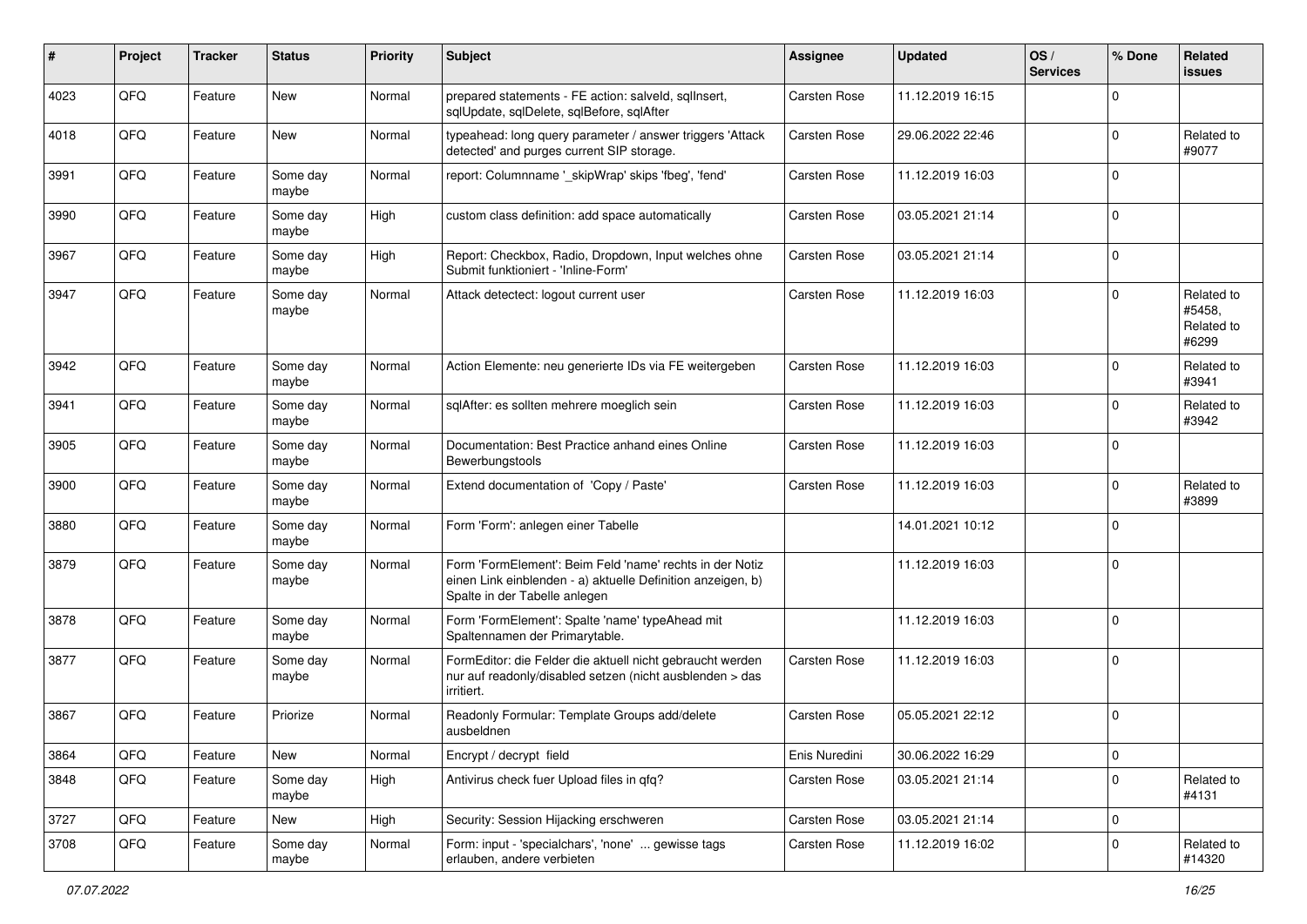| ∦    | Project | <b>Tracker</b> | <b>Status</b>     | <b>Priority</b> | <b>Subject</b>                                                                                                                               | <b>Assignee</b>     | <b>Updated</b>   | OS/<br><b>Services</b> | % Done      | Related<br><b>issues</b>                    |
|------|---------|----------------|-------------------|-----------------|----------------------------------------------------------------------------------------------------------------------------------------------|---------------------|------------------|------------------------|-------------|---------------------------------------------|
| 3692 | QFQ     | Feature        | Some day<br>maybe | Normal          | QFQ Webseite                                                                                                                                 | Benjamin Baer       | 11.12.2019 16:02 |                        | $\Omega$    | Related to<br>#5033                         |
| 3677 | QFQ     | Feature        | Some day<br>maybe | Normal          | wkhtmltopdf: FE User access prohibited, if client IP changes<br>- \$TYPO3_CONF_VARS[FE][lockIP]                                              | <b>Carsten Rose</b> | 11.12.2019 16:02 |                        | $\Omega$    |                                             |
| 3666 | QFQ     | Feature        | Some day<br>maybe | Normal          | a) Performance Messung: mysql_real_escape_string() im<br>Vergleich zu str_replace(), b) doppeltes Aufrufen von<br>mysql_real_escape_string() | <b>Carsten Rose</b> | 11.12.2019 16:02 |                        | $\Omega$    |                                             |
| 3646 | QFQ     | Feature        | Some day<br>maybe | Normal          | Moeglichkeit HTML Tags in Reports auszugeben (zu<br>enkodieren: htmlspecialchars)                                                            |                     | 11.12.2019 16:02 |                        | $\Omega$    | Related to<br>#14320                        |
| 3617 | QFQ     | Feature        | Some day<br>maybe | Normal          | Load javascripts at bottom                                                                                                                   |                     | 11.12.2019 16:02 |                        | $\Omega$    |                                             |
| 3567 | QFQ     | Feature        | Some day<br>maybe | Low             | 'Save', 'Close', 'New' als FormElement                                                                                                       |                     | 11.12.2019 16:02 |                        | $\mathbf 0$ |                                             |
| 3537 | QFQ     | Feature        | Some day<br>maybe | Low             | SHOW COLUMNS FROM tableName - Extend '{{!'<br>definition                                                                                     | Carsten Rose        | 11.12.2019 16:02 |                        | $\mathbf 0$ |                                             |
| 3504 | QFQ     | Feature        | New               | Normal          | Logging: welche Action FEs werden wann wie ausgefuehrt                                                                                       | Carsten Rose        | 01.02.2020 23:21 |                        | $\mathbf 0$ | Related to<br>#5458,<br>Related to<br>#4092 |
| 3495 | QFQ     | Feature        | Some day<br>maybe | Normal          | Predifined Parameter werden nicht in '+' (add new record)<br>SIP gerendert.                                                                  |                     | 11.12.2019 16:02 |                        | $\Omega$    |                                             |
| 3458 | QFQ     | Feature        | Some day<br>maybe | Normal          | Display 'Edit Form Element'-Checkbox on form: should<br>depend on FE Group                                                                   | Carsten Rose        | 11.12.2019 16:02 |                        | $\Omega$    | Related to<br>#3447                         |
| 3457 | QFQ     | Feature        | Some day<br>maybe | Normal          | LDAP: concat multi values to one single entry                                                                                                | Carsten Rose        | 11.12.2019 16:02 |                        | $\Omega$    |                                             |
| 3432 | QFQ     | Feature        | New               | Normal          | subrecord: dynamicUpdate                                                                                                                     | <b>Carsten Rose</b> | 11.06.2020 21:10 |                        | $\mathbf 0$ | Related to<br>#5691                         |
| 3415 | QFQ     | Feature        | Some day<br>maybe | Normal          | FE Login Box Templatefile                                                                                                                    | Benjamin Baer       | 11.12.2019 16:02 |                        | $\Omega$    |                                             |
| 3385 | QFQ     | Feature        | Some day<br>maybe | Normal          | templateGroup: insert/update/delete non primary records                                                                                      | Carsten Rose        | 11.12.2019 16:02 |                        | $\Omega$    |                                             |
| 3350 | QFQ     | Feature        | Some day<br>maybe | Normal          | FormEditor: Hilfetext hinter 'checktype'                                                                                                     | Carsten Rose        | 11.12.2019 16:02 |                        | $\Omega$    |                                             |
| 3332 | QFQ     | Feature        | Some day<br>maybe | Normal          | Uploads: Thumbnails, Details zum hochgeladenen File                                                                                          | <b>Carsten Rose</b> | 11.12.2019 16:02 |                        | $\pmb{0}$   | Related to<br>#3264,<br>Related to<br>#5333 |
| 3331 | QFQ     | Feature        | Some day<br>maybe | Normal          | Default Tooltip fuer _page? Links: mit Form und Record ID                                                                                    | Carsten Rose        | 11.12.2019 16:02 |                        | $\mathbf 0$ |                                             |
| 3291 | QFQ     | Feature        | Some day<br>maybe | Normal          | AutoCron websiteToken                                                                                                                        | Carsten Rose        | 11.12.2019 16:02 |                        | 0           | Related to<br>#4250                         |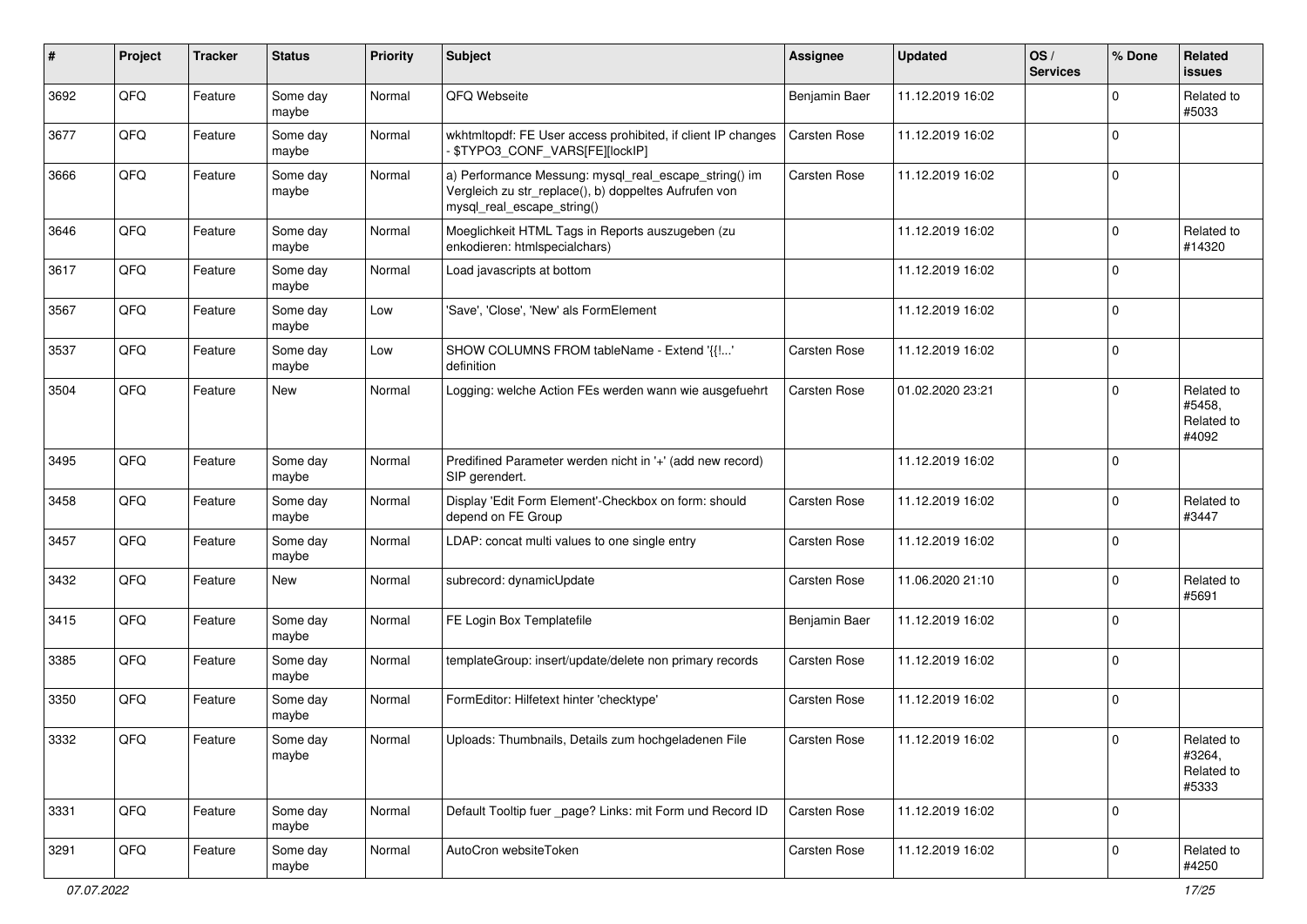| $\vert$ # | Project | <b>Tracker</b> | <b>Status</b>     | Priority | <b>Subject</b>                                                                                                     | Assignee            | <b>Updated</b>   | OS/<br><b>Services</b> | % Done      | Related<br><b>issues</b>                    |
|-----------|---------|----------------|-------------------|----------|--------------------------------------------------------------------------------------------------------------------|---------------------|------------------|------------------------|-------------|---------------------------------------------|
| 3285      | QFQ     | Feature        | Some day<br>maybe | Normal   | Zeichenlimit pro Feld: textarea / editor                                                                           | Carsten Rose        | 11.12.2019 16:02 |                        | $\mathbf 0$ |                                             |
| 3273      | QFQ     | Feature        | Some day<br>maybe | Low      | Dirty Flag in Form                                                                                                 | <b>Carsten Rose</b> | 11.12.2019 16:02 |                        | $\mathbf 0$ |                                             |
| 3267      | QFQ     | Feature        | Some day<br>maybe | Normal   | 2 Forms auf einer Seite: real + Read only                                                                          | <b>Carsten Rose</b> | 11.12.2019 16:03 |                        | $\Omega$    |                                             |
| 3216      | QFQ     | Feature        | Some day<br>maybe | Normal   | dynamic update für checkbox label2                                                                                 | Carsten Rose        | 11.12.2019 16:03 |                        | $\Omega$    | Related to<br>#2081                         |
| 2995      | QFQ     | Feature        | Some day<br>maybe | Normal   | Dropdown JQuery Plugin: 'chosen' - Moeglichkeit um Select<br>Listen mehr Funktion zu geben. Kein Bootstrap noetig. | <b>Carsten Rose</b> | 11.12.2019 16:03 |                        | $\mathbf 0$ |                                             |
| 2950      | QFQ     | Feature        | Some day<br>maybe | Normal   | Inhalt QFQ Records als File                                                                                        |                     | 11.12.2019 16:03 |                        | $\mathbf 0$ |                                             |
| 2361      | QFQ     | Feature        | New               | Normal   | Logging wer/wann/wo welches Formular aufgerufen hat                                                                | Carsten Rose        | 11.12.2019 16:15 |                        | $\Omega$    | Related to<br>#4432.<br>Related to<br>#7480 |
| 2084      | QFQ     | Feature        | Some day<br>maybe | Normal   | Mailto mit encryption: Subrecord                                                                                   | Carsten Rose        | 11.12.2019 16:03 |                        | $\mathbf 0$ | Related to<br>#2082                         |
| 1946      | QFQ     | Feature        | Some day<br>maybe | Normal   | Kontrolle ob der ReadOnly Modus bei den<br>Formularelementen korrekt implementiert ist                             | Carsten Rose        | 11.12.2019 16:03 |                        | $\Omega$    |                                             |
| 1635      | QFQ     | Feature        | Some day<br>maybe | Normal   | QFQ Extension content record: weitere Optionen<br>einblenden.                                                      | <b>Carsten Rose</b> | 11.12.2019 16:03 |                        | $\Omega$    |                                             |
| 1510      | QFQ     | Feature        | Some day<br>maybe | Normal   | jquery von google laden, falls das nicht geht lokal                                                                |                     | 11.12.2019 16:03 |                        | $\mathbf 0$ |                                             |
| 1253      | QFQ     | Feature        | Some day<br>maybe | Normal   | QF: Colorpicker                                                                                                    |                     | 11.12.2019 16:03 |                        | $\Omega$    |                                             |
| 1251      | QFQ     | Feature        | Some day<br>maybe | Normal   | QF: Combo                                                                                                          |                     | 11.12.2019 16:03 |                        | $\mathbf 0$ |                                             |
| 1234      | QFQ     | Feature        | Some day<br>maybe | Normal   | QF: Record numbering: Im Grid soll in Spalte 1 optional die<br>laufende Nummer der Records angezeigt werden.       |                     | 01.02.2020 23:20 |                        | $\mathbf 0$ |                                             |
| 955       | QFQ     | Feature        | Some day<br>maybe | Normal   | QF: Notizen vor/nach dem Form                                                                                      |                     | 01.02.2020 23:20 |                        | $\Omega$    |                                             |
| 880       | QFQ     | Feature        | Some day<br>maybe | Urgent   | Security: PHP, SQL Injection, XSS                                                                                  |                     | 03.05.2021 21:14 |                        | $\mathbf 0$ | Related to<br>#14320                        |
| 10793     | QFQ     | Feature        | In Progress       | Normal   | <b>Update NPM Packages</b>                                                                                         | Carsten Rose        | 07.09.2021 13:25 |                        | 30          |                                             |
| 1623      | QFQ     | Feature        | Some day<br>maybe | Normal   | RealURL                                                                                                            |                     | 11.12.2019 16:03 |                        | 30          |                                             |
| 9517      | QFQ     | Feature        | In Progress       | High     | Input multiple tags with typeahead                                                                                 | Carsten Rose        | 03.05.2021 21:14 |                        | 40          | Related to<br>#10150                        |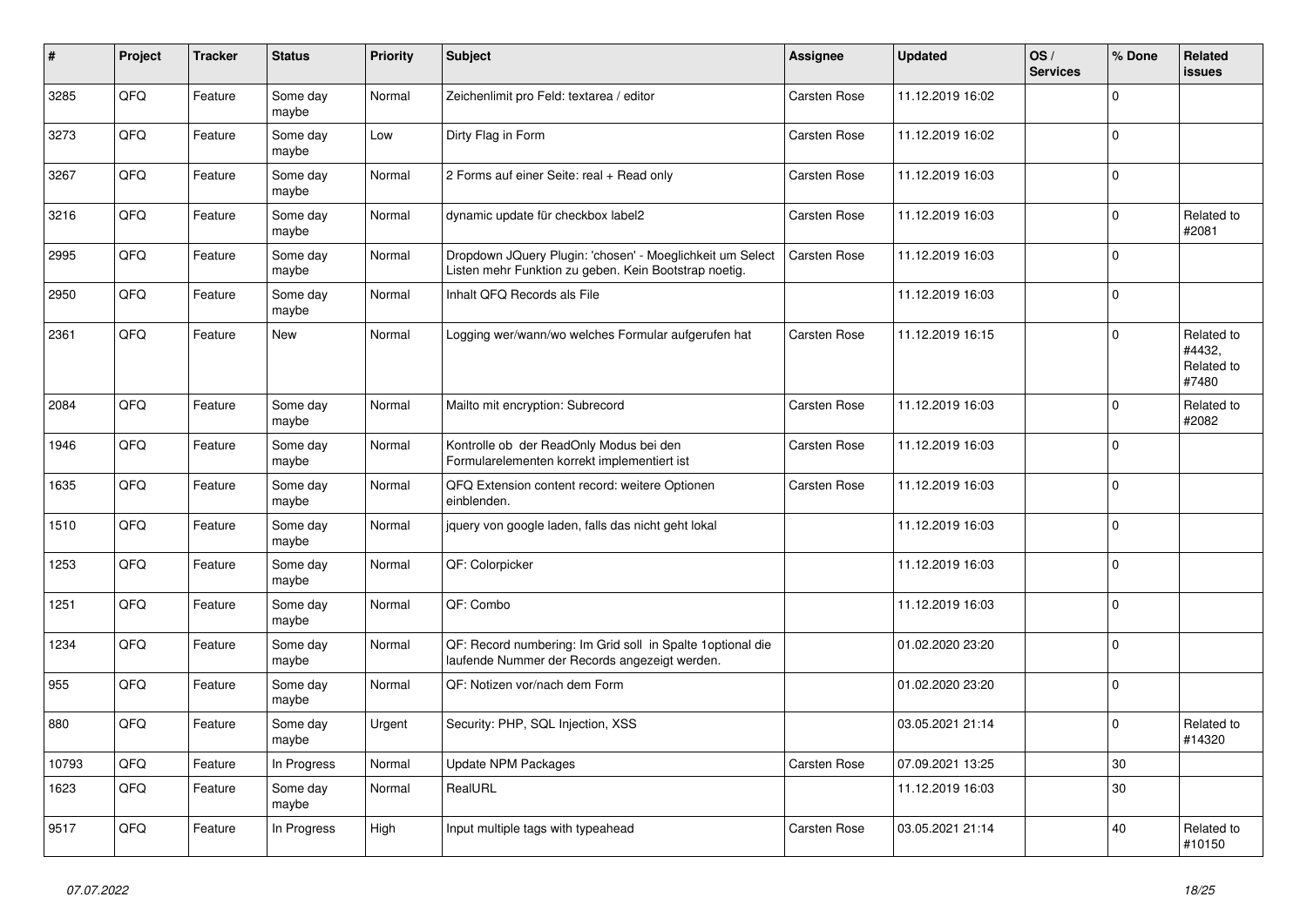| #     | Project | <b>Tracker</b> | <b>Status</b>     | <b>Priority</b> | <b>Subject</b>                                                                       | <b>Assignee</b>     | <b>Updated</b>   | OS/<br><b>Services</b> | % Done      | Related<br><b>issues</b>                                               |
|-------|---------|----------------|-------------------|-----------------|--------------------------------------------------------------------------------------|---------------------|------------------|------------------------|-------------|------------------------------------------------------------------------|
| 13330 | QFQ     | Feature        | In Progress       | Normal          | Multi Form: Upload                                                                   | <b>Carsten Rose</b> | 07.11.2021 12:40 |                        | 50          | Related to<br>#9706                                                    |
| 12440 | QFQ     | Feature        | In Progress       | Normal          | Typo3 V10 upgrade (durchfuehren und testen)                                          | <b>Carsten Rose</b> | 21.03.2022 09:53 |                        | 50          | Related to<br>#12357,<br>Related to<br>#12067,<br>Related to<br>#10661 |
| 8522  | QFQ     | Feature        | Some day<br>maybe | Normal          | build QFQ - npm warnings                                                             | Benjamin Baer       | 01.02.2020 23:19 |                        | 50          |                                                                        |
| 6609  | QFQ     | Feature        | New               | Normal          | Formlet: JSON API erweitern                                                          | <b>Carsten Rose</b> | 01.02.2020 23:21 |                        | 50          |                                                                        |
| 13572 | QFQ     | Feature        | Feedback          | Normal          | Form Load: misleading error message on trying to load non<br>existent primary record | Enis Nuredini       | 16.05.2022 23:16 |                        | 100         |                                                                        |
| 12632 | QFQ     | Feature        | New               | Normal          | TinyMCE: Prepare CSS classes for images                                              | <b>Carsten Rose</b> | 04.06.2021 14:35 |                        | 100         | Blocked by<br>#12186                                                   |
| 12584 | QFQ     | Feature        | Feedback          | Normal          | T3 v10 migration script: replace alias-patterns (v11)                                | Carsten Rose        | 28.05.2022 11:12 |                        | 100         |                                                                        |
| 10115 | QFQ     | Feature        | New               | Normal          | TypeAhead: static list                                                               | Carsten Rose        | 26.02.2020 16:42 |                        | 100         |                                                                        |
| 3402  | QFQ     | Feature        | Some day<br>maybe | Normal          | Syntax Highlighting via CodeMirror                                                   | Carsten Rose        | 11.12.2019 16:02 |                        | 100         | Related to<br>#3207                                                    |
| 14377 | QFQ     | Bug            | New               | Normal          | Documentation > General Tips: white page after migration                             | Enis Nuredini       | 19.06.2022 16:37 |                        | $\mathbf 0$ |                                                                        |
| 14323 | QFQ     | Bug            | In Progress       | Normal          | Report: render=both single - no impact                                               | <b>Carsten Rose</b> | 19.06.2022 18:31 |                        | $\mathbf 0$ |                                                                        |
| 14322 | QFQ     | Bug            | New               | Normal          | Form Load: by default no scroll (save & close should be<br>visible)                  | Enis Nuredini       | 15.06.2022 14:12 |                        | $\mathbf 0$ | Related to<br>#14321,<br>Related to<br>#6232                           |
| 14305 | QFQ     | <b>Bug</b>     | New               | Normal          | Inline Report editing does not create history entries                                | <b>Carsten Rose</b> | 10.06.2022 11:55 |                        | $\mathbf 0$ |                                                                        |
| 14304 | QFQ     | <b>Bug</b>     | New               | Normal          | table sorter view safer does not work                                                | Carsten Rose        | 10.06.2022 11:49 |                        | $\mathbf 0$ |                                                                        |
| 14283 | QFQ     | Bug            | Priorize          | Normal          | HEIC / HEIF convert doesn't trigger                                                  | Carsten Rose        | 19.06.2022 16:37 |                        | $\mathbf 0$ |                                                                        |
| 14233 | QFQ     | Bug            | New               | Normal          | AS _link: question - HTML is not rendered                                            | Carsten Rose        | 28.05.2022 11:02 |                        | $\mathbf 0$ |                                                                        |
| 14175 | QFQ     | <b>Bug</b>     | In Progress       | Normal          | Opening a form with no QFQ Session cookie fails                                      | Carsten Rose        | 03.06.2022 10:40 |                        | $\mathbf 0$ |                                                                        |
| 14091 | QFQ     | <b>Bug</b>     | New               | Normal          | inconsistent template path for twig                                                  | Carsten Rose        | 19.04.2022 18:36 |                        | $\mathbf 0$ |                                                                        |
| 14077 | QFQ     | Bug            | New               | Normal          | As _link: Attribute 'class' missing by r:1 and r:3 - but should<br>set               | Carsten Rose        | 28.05.2022 11:02 |                        | $\mathbf 0$ | Related to<br>#5342,<br>Related to<br>#4343                            |
| 13943 | QFQ     | Bug            | Priorize          | Normal          | unable to find formgroup                                                             | Enis Nuredini       | 28.05.2022 11:03 |                        | $\mathbf 0$ |                                                                        |
| 13899 | QFQ     | <b>Bug</b>     | ToDo              | Normal          | Selenium: zum laufen bringen                                                         | Enis Nuredini       | 25.03.2022 10:24 |                        | $\mathbf 0$ |                                                                        |
| 13767 | QFQ     | <b>Bug</b>     | Feedback          | Normal          | date/time-picker: required shows up/down button orange                               | Enis Nuredini       | 16.05.2022 23:16 |                        | $\pmb{0}$   |                                                                        |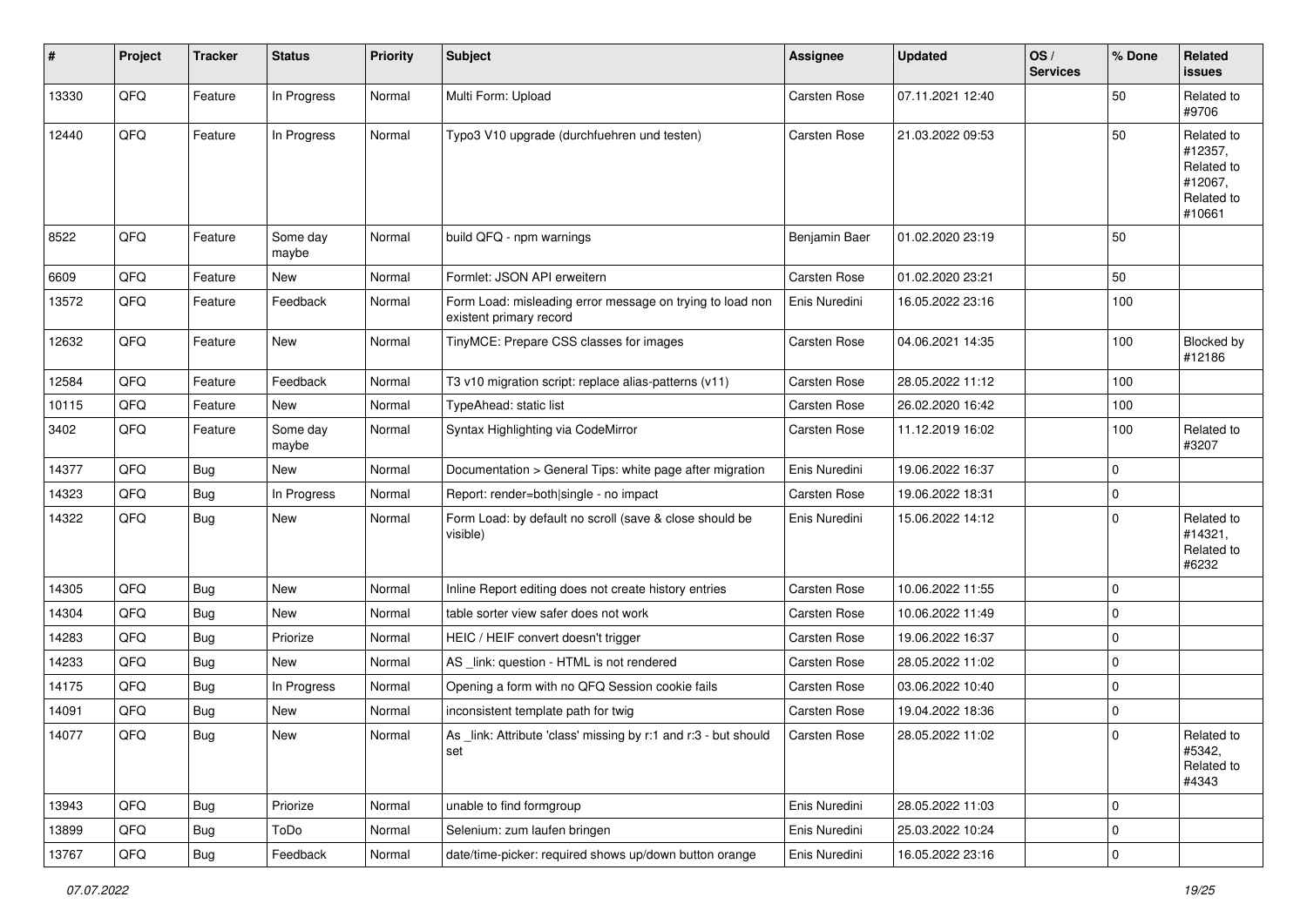| #     | Project | Tracker    | <b>Status</b> | <b>Priority</b> | <b>Subject</b>                                                                                                                                      | Assignee            | <b>Updated</b>   | OS/<br><b>Services</b> | % Done      | Related<br><b>issues</b> |
|-------|---------|------------|---------------|-----------------|-----------------------------------------------------------------------------------------------------------------------------------------------------|---------------------|------------------|------------------------|-------------|--------------------------|
| 13716 | QFQ     | Bug        | <b>New</b>    | High            | Firefox ask to store username/password                                                                                                              | Enis Nuredini       | 30.05.2022 09:31 |                        | $\Omega$    | Related to<br>#13827     |
| 13706 | QFQ     | Bug        | New           | Normal          | Wrong CheckType in FieldElement LastStatus of Form Cron                                                                                             | <b>Carsten Rose</b> | 21.01.2022 18:20 |                        | $\Omega$    |                          |
| 13659 | QFQ     | Bug        | <b>New</b>    | Normal          | wrong sanitize class applied to R-store                                                                                                             | Carsten Rose        | 15.01.2022 14:23 |                        | $\Omega$    |                          |
| 13647 | QFQ     | <b>Bug</b> | New           | Normal          | Autofocus funktioniert nicht auf Chrome                                                                                                             | Benjamin Baer       | 19.03.2022 17:44 |                        | $\Omega$    |                          |
| 13592 | QFQ     | Bug        | New           | Normal          | QFQ Build Queue: das vergeben von Tags klappt nicht. Es<br>werden keine Releases gebaut.                                                            | Carsten Rose        | 19.03.2022 17:45 |                        | $\Omega$    |                          |
| 13528 | QFQ     | <b>Bug</b> | <b>New</b>    | Normal          | qfq.io > releases: es wird kein neues Release angelegt                                                                                              | Benjamin Baer       | 19.03.2022 17:46 |                        | $\Omega$    |                          |
| 13460 | QFQ     | Bug        | New           | Normal          | Doc: Password set/reset  password should not processed<br>with 'html encode'                                                                        | <b>Carsten Rose</b> | 19.03.2022 17:46 |                        | $\Omega$    |                          |
| 13451 | QFQ     | <b>Bug</b> | <b>New</b>    | Normal          | Character Counter / Max Character: Problem in Safari                                                                                                | Carsten Rose        | 15.04.2022 17:18 |                        | $\Omega$    |                          |
| 13332 | QFQ     | Bug        | <b>New</b>    | Normal          | Multi Form: Required Felder werden visuell nicht markiert.                                                                                          | Carsten Rose        | 19.03.2022 17:47 |                        | $\Omega$    |                          |
| 13331 | QFQ     | Bug        | New           | Normal          | Multi Form: Clear Icon misplaced                                                                                                                    | Carsten Rose        | 19.03.2022 17:47 |                        | $\Omega$    |                          |
| 12989 | QFQ     | Bug        | <b>New</b>    | Normal          | empty string does not trigger dynamic update                                                                                                        | Enis Nuredini       | 28.05.2022 11:09 |                        | $\Omega$    |                          |
| 12974 | QFQ     | Bug        | <b>New</b>    | High            | Sanitize Queries in Action-Elements                                                                                                                 | Carsten Rose        | 07.12.2021 17:19 |                        | $\mathbf 0$ |                          |
| 12716 | QFQ     | <b>Bug</b> | <b>New</b>    | Normal          | template group: Pattern only applied to first instance                                                                                              | Carsten Rose        | 19.03.2022 17:47 |                        | $\Omega$    |                          |
| 12714 | QFQ     | Bug        | <b>New</b>    | Normal          | Conversion of GIF to PDF broken when GIF contains Alpha.                                                                                            | <b>Carsten Rose</b> | 19.03.2022 17:49 |                        | $\Omega$    |                          |
| 12702 | QFQ     | <b>Bug</b> | New           | High            | templateGroup: broken in multiDb Setup                                                                                                              | Carsten Rose        | 14.12.2021 16:02 |                        | $\Omega$    |                          |
| 12670 | QFQ     | Bug        | New           | High            | Dropdown-Menu classes können nicht mehr angegeben<br>werden                                                                                         | Carsten Rose        | 07.12.2021 17:19 |                        | $\Omega$    |                          |
| 12581 | QFQ     | Bug        | <b>New</b>    | Normal          | Form.forward=close: Record 'new' in new browser tab ><br>save (& close) >> Form is not reloaded with new created<br>record id and stays in mode=new | Carsten Rose        | 19.03.2022 17:48 |                        | 0           |                          |
| 12546 | QFQ     | Bug        | Feedback      | Normal          | Branch 'Development' - Unit Tests mit dirty workaround<br>angepasst                                                                                 | Carsten Rose        | 19.03.2022 17:48 |                        | $\Omega$    |                          |
| 12545 | QFQ     | <b>Bug</b> | New           | Urgent          | sql.log not created / updated                                                                                                                       | Carsten Rose        | 14.12.2021 16:02 |                        | $\Omega$    |                          |
| 12520 | QFQ     | <b>Bug</b> | <b>New</b>    | Normal          | Switch FE User: still active even FE User session expired                                                                                           | Carsten Rose        | 19.03.2022 17:48 |                        | $\Omega$    |                          |
| 12513 | QFQ     | <b>Bug</b> | <b>New</b>    | High            | Implement server side check of maxlength                                                                                                            | Carsten Rose        | 07.12.2021 17:19 |                        | $\Omega$    |                          |
| 12512 | QFQ     | <b>Bug</b> | New           | Normal          | Some MySQL Installation can't use 'stored procedures'                                                                                               | Carsten Rose        | 19.03.2022 17:48 |                        | $\Omega$    |                          |
| 12508 | QFQ     | Bug        | In Progress   | High            | qfq Form: sendMail                                                                                                                                  | Karin Niffeler      | 19.03.2022 17:48 |                        | 0           |                          |
| 12468 | QFQ     | <b>Bug</b> | New           | Urgent          | Form: update Form.title after save                                                                                                                  | Carsten Rose        | 03.05.2021 21:12 |                        | 0           |                          |
| 12463 | QFQ     | <b>Bug</b> | ToDo          | High            | QFQ Function: 'function' and 'sql' on same level - output of<br>sal is shown two times.                                                             | Carsten Rose        | 15.12.2021 16:31 |                        | $\mathbf 0$ |                          |
| 12395 | QFQ     | <b>Bug</b> | ToDo          | High            | QFQ Function: Result two times shown                                                                                                                | Carsten Rose        | 18.02.2022 08:59 |                        | 0           |                          |
| 12327 | QFQ     | Bug        | New           | Normal          | Copy to clipboard: Glyphicon can not be changed                                                                                                     | Carsten Rose        | 27.12.2021 17:59 |                        | 0           |                          |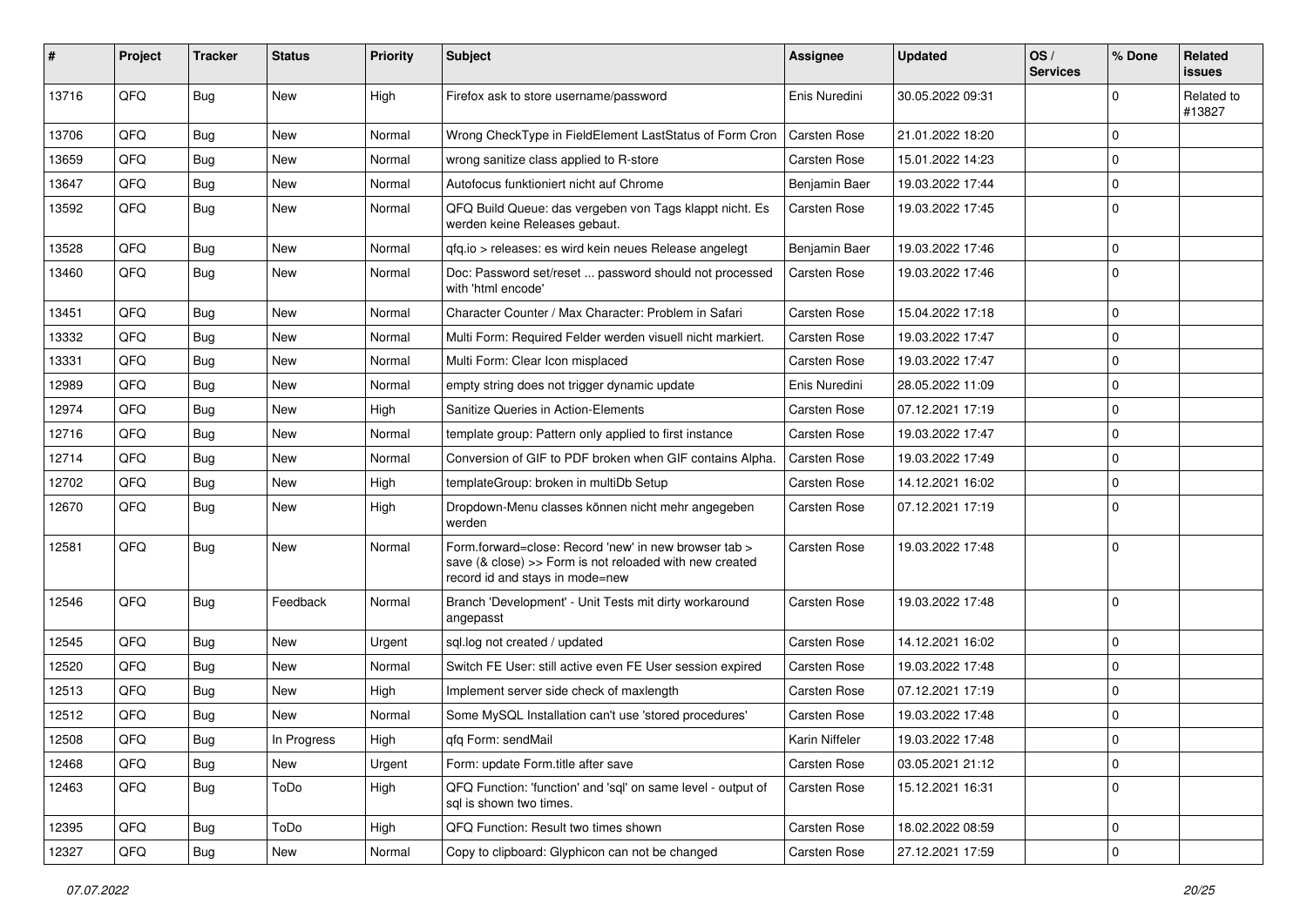| #     | Project | <b>Tracker</b> | <b>Status</b> | <b>Priority</b> | <b>Subject</b>                                                                           | <b>Assignee</b>     | <b>Updated</b>   | OS/<br><b>Services</b> | % Done              | Related<br><b>issues</b>                                                                                                       |
|-------|---------|----------------|---------------|-----------------|------------------------------------------------------------------------------------------|---------------------|------------------|------------------------|---------------------|--------------------------------------------------------------------------------------------------------------------------------|
| 12325 | QFQ     | <b>Bug</b>     | Priorize      | Normal          | MultiDB form.dblndex not working for report syntax                                       | Carsten Rose        | 07.09.2021 13:37 |                        | $\Omega$            | Related to<br>#12145,<br>Related to<br>#12314                                                                                  |
| 12187 | QFQ     | Bug            | New           | Normal          | Trigger FormAsFile() via Report: probably problem with multi<br>DB setup                 | Carsten Rose        | 20.03.2021 21:20 |                        | $\mathbf 0$         |                                                                                                                                |
| 12133 | QFQ     | Bug            | New           | Normal          | NPM, phpSpreadSheet aktualisieren                                                        | <b>Carsten Rose</b> | 15.03.2021 09:04 |                        | $\mathsf{O}\xspace$ |                                                                                                                                |
| 12066 | QFQ     | Bug            | New           | High            | enterAsSubmit: Forward wird nicht ausgeführt                                             | Enis Nuredini       | 29.05.2022 09:23 |                        | $\mathbf 0$         |                                                                                                                                |
| 12045 | QFQ     | Bug            | <b>New</b>    | Normal          | templateGroup afterSave FE: Aufruf ohne<br>sqlHonorFormElements funktioniert nicht       | Carsten Rose        | 18.02.2021 16:33 |                        | $\mathbf 0$         |                                                                                                                                |
| 12040 | QFQ     | Bug            | New           | Normal          | FE Mode 'hidden' für zwei FEs auf einer Zeile                                            | Carsten Rose        | 18.02.2021 10:13 |                        | $\mathbf 0$         |                                                                                                                                |
| 11752 | QFQ     | Bug            | New           | Normal          | checkbox renders multiple input elements with same name                                  | Carsten Rose        | 17.12.2020 14:58 |                        | $\mathbf 0$         | Related to<br>#11750                                                                                                           |
| 11715 | QFQ     | Bug            | New           | Normal          | acceptZeroAsRequired and requiredOffButMark do not<br>coincide                           |                     | 08.12.2020 12:13 |                        | $\mathbf 0$         |                                                                                                                                |
| 11695 | QFQ     | Bug            | New           | Normal          | MultiForm required FE Error                                                              | Carsten Rose        | 04.12.2020 13:34 |                        | $\mathbf 0$         |                                                                                                                                |
| 11668 | QFQ     | Bug            | <b>New</b>    | Normal          | Play function.sql - problem with mysql                                                   | Carsten Rose        | 03.05.2021 20:48 |                        | $\mathbf 0$         |                                                                                                                                |
| 11667 | QFQ     | Bug            | New           | Normal          | MySQL mariadb-server-10.3: Incorrect datetime value                                      | Carsten Rose        | 03.05.2021 20:48 |                        | $\mathbf 0$         |                                                                                                                                |
| 11630 | QFQ     | Bug            | Feedback      | High            | Bitte check ob CALL() in 20.11.0 noch so funktioniert wie in<br>20.4.1                   | Enis Nuredini       | 28.05.2022 13:45 |                        | $\mathbf 0$         | Related to<br>#11325                                                                                                           |
| 11522 | QFQ     | Bug            | New           | Normal          | Aus/Einblenden von Reitern                                                               |                     | 13.11.2020 14:58 |                        | $\mathbf 0$         |                                                                                                                                |
| 11517 | QFQ     | Bug            | In Progress   | Normal          | extraButtonInfo Broken for multiple FormElements                                         | Carsten Rose        | 12.05.2022 13:12 |                        | $\mathbf 0$         | Related to<br>#7890,<br>Related to<br>#3811, Has<br>duplicate<br>#10905, Has<br>duplicate<br>#10553, Has<br>duplicate<br>#6779 |
| 11347 | QFQ     | Bug            | Feedback      | Normal          | If Bedingungen funktionieren nicht korrekt                                               | Christoph Fuchs     | 21.03.2021 20:37 |                        | $\mathbf 0$         |                                                                                                                                |
| 11239 | QFQ     | Bug            | New           | Normal          | Radiobutton (plain): horizontales Rendern abhängig vom<br>Datentyp in der Datenbank      | Carsten Rose        | 30.09.2020 18:37 |                        | $\mathbf 0$         |                                                                                                                                |
| 11237 | QFQ     | Bug            | New           | High            | Radiobutton / parameter.buttonClass= btn-default - kein dirty   Benjamin Baer<br>Trigger |                     | 03.05.2021 21:12 |                        | $\mathbf 0$         | Related to<br>#10766                                                                                                           |
| 11195 | QFQ     | <b>Bug</b>     | New           | Low             | Dynamic Update: Note not updated if new text is empty<br>(v20.4)                         |                     | 25.09.2020 11:14 |                        | $\mathbf 0$         |                                                                                                                                |
| 11057 | QFQ     | <b>Bug</b>     | New           | High            | Checkboxes ohne span.checkmark im Report werden<br>ausgeblendet                          | Benjamin Baer       | 03.05.2021 21:12 |                        | $\mathbf 0$         | Related to<br>#11039                                                                                                           |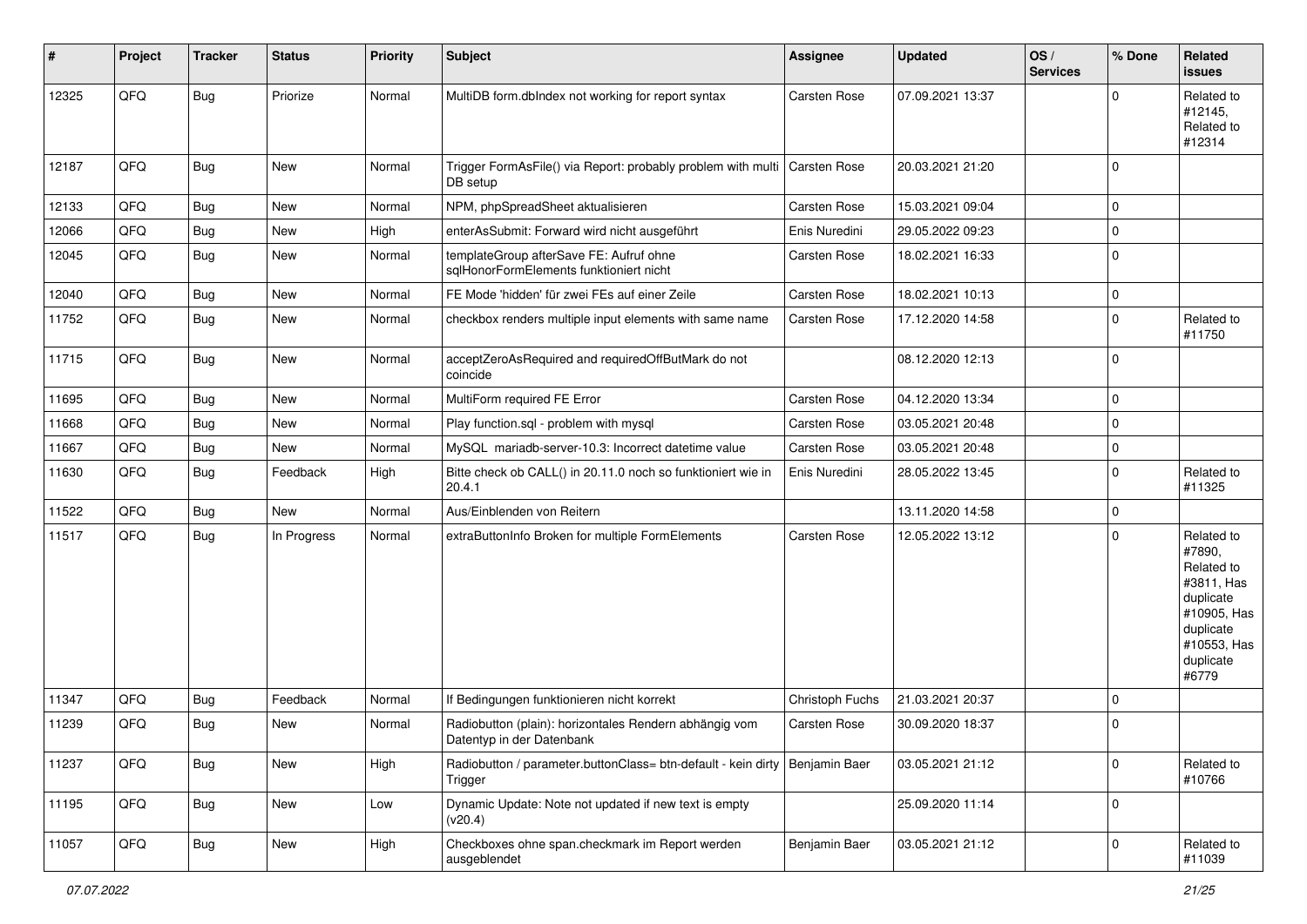| #     | Project | <b>Tracker</b> | <b>Status</b> | <b>Priority</b> | <b>Subject</b>                                                                  | Assignee            | <b>Updated</b>   | OS/<br><b>Services</b> | % Done      | Related<br><b>issues</b>                                             |
|-------|---------|----------------|---------------|-----------------|---------------------------------------------------------------------------------|---------------------|------------------|------------------------|-------------|----------------------------------------------------------------------|
| 10937 | QFQ     | <b>Bug</b>     | <b>New</b>    | Normal          | Fehler mit abhängigen Select- Feldern beim Positionieren                        | <b>Carsten Rose</b> | 12.11.2020 23:45 |                        | $\Omega$    |                                                                      |
| 10890 | QFQ     | <b>Bug</b>     | New           | Normal          | AutoCron hangs                                                                  |                     | 20.07.2020 13:56 |                        | $\mathbf 0$ |                                                                      |
| 10766 | QFQ     | <b>Bug</b>     | New           | High            | Radiobutton / parameter.buttonClass=btn-default: dynamic<br>update              |                     | 03.05.2021 21:12 |                        | $\Omega$    | Related to<br>#11237                                                 |
| 10759 | QFQ     | <b>Bug</b>     | New           | Normal          | emptyMeansNull - Feld falsch aktualisiert                                       |                     | 12.11.2020 23:45 |                        | $\mathbf 0$ |                                                                      |
| 10704 | QFQ     | <b>Bug</b>     | <b>New</b>    | Normal          | wkhtml problem rendering fullCalendar.js / fabric.js >><br>successor: puppeteer | <b>Carsten Rose</b> | 12.11.2020 23:45 |                        | $\Omega$    | Related to<br>#5024.<br>Related to<br>#4650.<br>Related to<br>#10715 |
| 10661 | QFQ     | <b>Bug</b>     | In Progress   | Normal          | Typo3 Warnungen                                                                 | Carsten Rose        | 07.09.2021 13:23 |                        | $\Omega$    | Related to<br>#12440                                                 |
| 10658 | QFQ     | <b>Bug</b>     | <b>New</b>    | Normal          | processReadOnly broken                                                          | <b>Carsten Rose</b> | 27.05.2020 17:55 |                        | $\mathbf 0$ |                                                                      |
| 10640 | QFQ     | <b>Bug</b>     | New           | High            | TypeAhead Tag: FE editierbar trotz readOnly                                     | Carsten Rose        | 03.05.2021 21:12 |                        | $\Omega$    | Related to<br>#7795                                                  |
| 10588 | QFQ     | <b>Bug</b>     | <b>New</b>    | Normal          | typeahed Tag: Doku anpassen                                                     | Carsten Rose        | 12.11.2020 23:45 |                        | $\Omega$    |                                                                      |
| 10508 | QFQ     | Bug            | <b>New</b>    | High            | Multi Form broken on Multi DB Instance                                          | <b>Carsten Rose</b> | 03.05.2021 21:12 |                        | $\Omega$    |                                                                      |
| 10506 | QFQ     | Bug            | <b>New</b>    | High            | Template Group broken on MultiDB instance                                       | <b>Carsten Rose</b> | 03.05.2021 21:12 |                        | $\mathbf 0$ | Related to<br>#10505                                                 |
| 10324 | QFQ     | Bug            | <b>New</b>    | Normal          | Excel Export mit Template funktioniert nur, wenn Template<br>vor uid kommt      |                     | 30.03.2020 11:20 |                        | $\Omega$    | Related to<br>#10257                                                 |
| 10322 | QFQ     | <b>Bug</b>     | <b>New</b>    | Normal          | FormElement / Radio: missing column 'enum' >> FE not<br>reported                | <b>Carsten Rose</b> | 07.05.2020 09:37 |                        | $\Omega$    |                                                                      |
| 10082 | QFQ     | <b>Bug</b>     | New           | Normal          | FE.type=SELECT - 'sanatize' Class                                               | <b>Carsten Rose</b> | 07.05.2020 09:36 |                        | $\Omega$    | Related to<br>#10081                                                 |
| 10081 | QFQ     | Bug            | New           | High            | Stale record lock after 'forbidden' character                                   | <b>Carsten Rose</b> | 03.05.2021 21:12 |                        | $\Omega$    | Related to<br>#10082,<br>Related to<br>#9789                         |
| 9975  | QFQ     | Bug            | Priorize      | Normal          | Dropdown Menu: 'r:3' broken                                                     | Carsten Rose        | 01.02.2020 10:13 |                        | $\Omega$    |                                                                      |
| 9958  | QFQ     | Bug            | Priorize      | Normal          | Broken subrecord query: no error message                                        | Carsten Rose        | 05.02.2021 15:15 |                        | $\Omega$    |                                                                      |
| 9947  | QFQ     | <b>Bug</b>     | Priorize      | Normal          | Unwanted error message if missing 'typeAheadSqlPrefetch'                        | Carsten Rose        | 01.02.2020 10:13 |                        | $\Omega$    |                                                                      |
| 9898  | QFQ     | Bug            | Feedback      | Normal          | Formular trotz Timeout gespeichert                                              | Benjamin Baer       | 01.02.2020 15:56 |                        | $\Omega$    |                                                                      |
| 9862  | QFQ     | Bug            | Priorize      | Normal          | Failed writing to sql mail qfq.log should throw an exception                    | <b>Carsten Rose</b> | 01.02.2020 10:13 |                        | $\Omega$    |                                                                      |
| 9855  | QFQ     | <b>Bug</b>     | <b>New</b>    | Normal          | <b>Required Check</b>                                                           |                     | 01.02.2020 15:56 |                        | $\mathbf 0$ |                                                                      |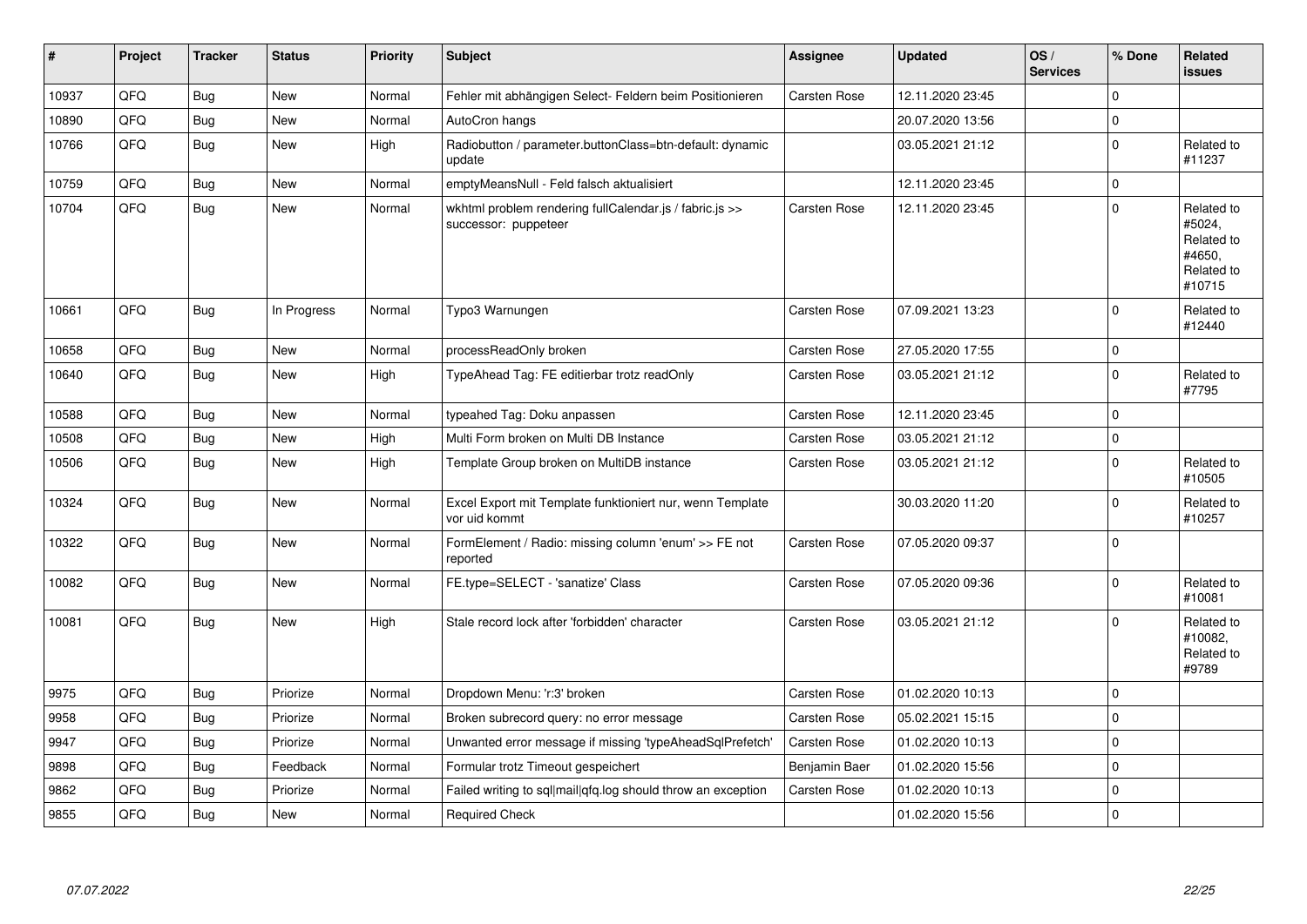| #    | Project | <b>Tracker</b> | <b>Status</b>     | <b>Priority</b> | Subject                                                                                                  | Assignee            | <b>Updated</b>   | OS/<br><b>Services</b> | % Done      | Related<br><b>issues</b>                                                |
|------|---------|----------------|-------------------|-----------------|----------------------------------------------------------------------------------------------------------|---------------------|------------------|------------------------|-------------|-------------------------------------------------------------------------|
| 9834 | QFQ     | Bug            | Priorize          | Normal          | Input elements with tag 'disabled' are missing on<br>form-submit: server option 'processReadOnly' broken | <b>Carsten Rose</b> | 07.12.2021 16:43 |                        | $\Omega$    | Related to<br>#9691,<br>Related to<br>#5305, Has<br>duplicate<br>#12331 |
| 9783 | QFQ     | Bug            | <b>New</b>        | Normal          | Email with special characters                                                                            | <b>Carsten Rose</b> | 01.02.2020 23:22 |                        | $\mathbf 0$ |                                                                         |
| 9773 | QFQ     | <b>Bug</b>     | New               | Normal          | form.parameter.formModeGlobal=requiredOff                                                                | <b>Carsten Rose</b> | 01.02.2020 15:56 |                        | 0           |                                                                         |
| 9669 | QFQ     | Bug            | Some day<br>maybe | Normal          | Checkbox / Template Group: radio/checkbox visible broken<br>after 'add'                                  | <b>Carsten Rose</b> | 16.06.2021 13:47 |                        | $\mathbf 0$ | Related to<br>#8091                                                     |
| 9535 | QFQ     | Bug            | Feedback          | Normal          | Report:  AS '_vertical' - column to wide - vertical >> rot45,<br>rot90                                   | Benjamin Baer       | 01.02.2020 15:56 |                        | $\Omega$    |                                                                         |
| 9534 | QFQ     | Bug            | Priorize          | Urgent          | FE.type=upload: 'Unknown Mode: ID"                                                                       | Carsten Rose        | 03.05.2021 21:14 |                        | $\mathbf 0$ | Related to<br>#9532                                                     |
| 9533 | QFQ     | <b>Bug</b>     | New               | Normal          | FE.type=upload: Check in 'beforeSave' if upload is given                                                 | <b>Carsten Rose</b> | 01.02.2020 23:22 |                        | $\Omega$    | Related to<br>#11523                                                    |
| 9531 | QFQ     | Bug            | New               | High            | FE File: Dynamic Update / modeSql / required detected<br>even it not set                                 | Carsten Rose        | 11.06.2021 20:32 |                        | $\mathbf 0$ | Related to<br>#12398                                                    |
| 9347 | QFQ     | Bug            | New               | High            | FE.type=upload with dynamic show/hidden: required not<br>detected                                        | <b>Carsten Rose</b> | 12.06.2021 10:40 |                        | $\mathbf 0$ | Related to<br>#5305,<br>Related to<br>#12398                            |
| 9317 | QFQ     | Bug            | New               | Normal          | FE.type=note: with dynamic show/hidden an empty label<br>causes trouble                                  | <b>Carsten Rose</b> | 01.02.2020 23:22 |                        | $\Omega$    |                                                                         |
| 9281 | QFQ     | Bug            | Some day<br>maybe | Normal          | Allow STRICT_TRANS_TABLES                                                                                | Carsten Rose        | 02.01.2021 18:43 |                        | $\mathbf 0$ |                                                                         |
| 9177 | QFQ     | Bug            | New               | Normal          | Bug? QFQ tries to save an action FE, which has real<br>existing column name                              | <b>Carsten Rose</b> | 01.02.2020 23:22 |                        | $\mathbf 0$ |                                                                         |
| 9173 | QFQ     | Bug            | Priorize          | Urgent          | Stale Record Lock: Firefox                                                                               | <b>Carsten Rose</b> | 03.05.2021 21:14 |                        | $\mathbf 0$ | Related to<br>#9789                                                     |
| 9127 | QFQ     | <b>Bug</b>     | New               | Normal          | Error Message: change 'roll over' color - text not readable                                              | <b>Carsten Rose</b> | 01.02.2020 23:22 |                        | $\mathbf 0$ |                                                                         |
| 9126 | QFQ     | Bug            | Some day<br>maybe | Normal          | hidden Form elements are present in page source                                                          |                     | 02.01.2021 18:41 |                        | $\Omega$    |                                                                         |
| 9121 | QFG     | Bug            | Priorize          | High            | sip links have r and __dbIndexData set                                                                   | Carsten Rose        | 12.06.2021 10:41 |                        | $\mathsf 0$ |                                                                         |
| 9077 | QFQ     | <b>Bug</b>     | New               | Normal          | typeAheadSql: report broken SQL                                                                          | Carsten Rose        | 29.06.2022 22:35 |                        | $\mathbf 0$ | Related to<br>#4018                                                     |
| 9024 | QFQ     | <b>Bug</b>     | Some day<br>maybe | Normal          | QFQ Einarbeitung                                                                                         |                     | 01.02.2020 15:56 |                        | $\mathbf 0$ |                                                                         |
| 9020 | QFQ     | <b>Bug</b>     | Some day<br>maybe | Normal          | radio mit buttonClass und dynamicUpdate lassen sich nicht<br>kombinieren                                 |                     | 11.12.2019 16:01 |                        | $\pmb{0}$   |                                                                         |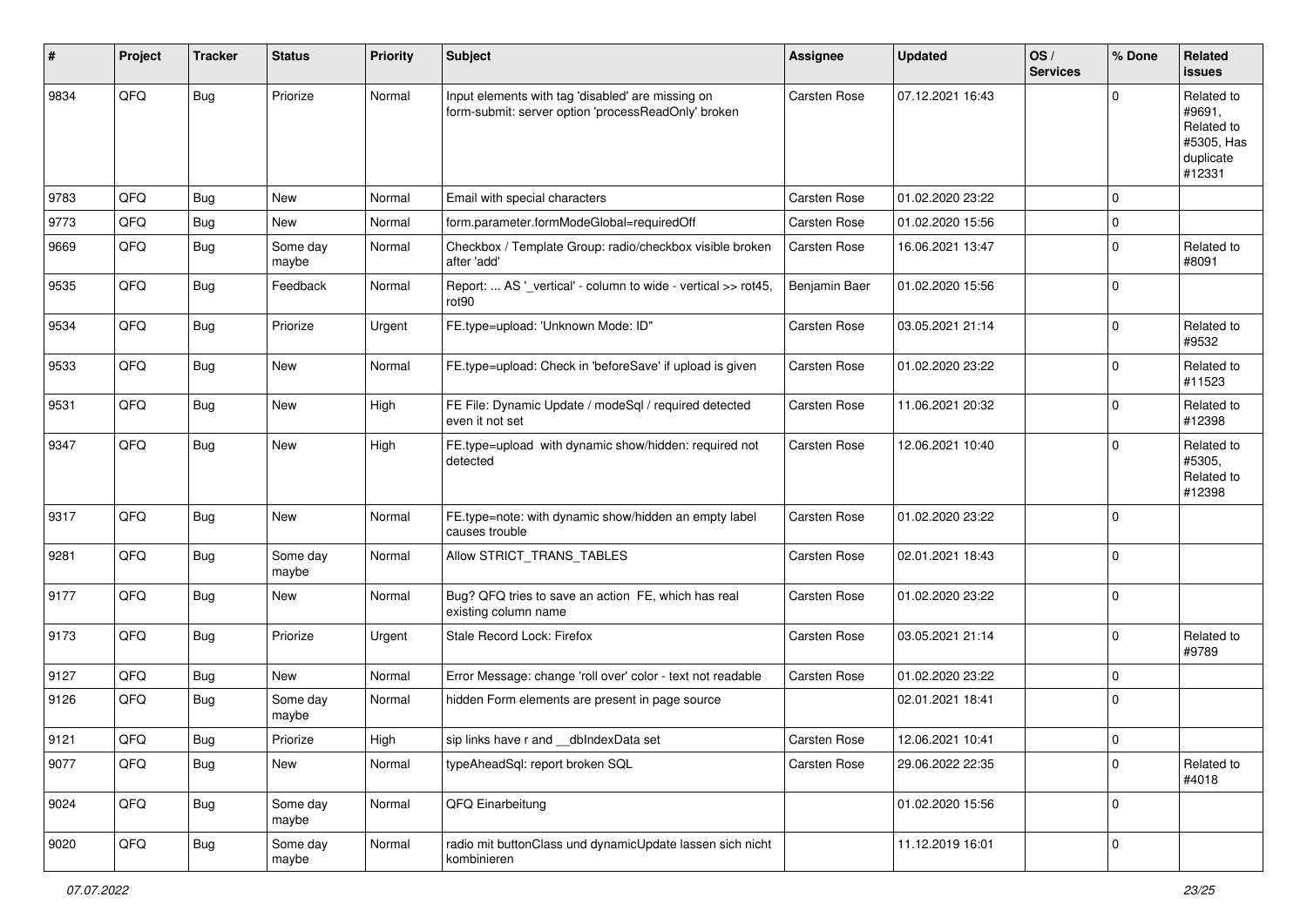| ∦    | Project | <b>Tracker</b> | <b>Status</b>     | <b>Priority</b> | Subject                                                                                               | Assignee            | <b>Updated</b>   | OS/<br><b>Services</b> | % Done      | Related<br><b>issues</b>  |
|------|---------|----------------|-------------------|-----------------|-------------------------------------------------------------------------------------------------------|---------------------|------------------|------------------------|-------------|---------------------------|
| 9013 | QFQ     | Bug            | <b>New</b>        | Normal          | Error in Twig template not handled                                                                    | Carsten Rose        | 20.10.2021 13:43 |                        | $\mathbf 0$ |                           |
| 8891 | QFQ     | Bug            | <b>New</b>        | High            | formSubmitLog: do not log passwords                                                                   | Enis Nuredini       | 25.03.2022 09:06 |                        | $\mathbf 0$ |                           |
| 8668 | QFQ     | Bug            | New               | High            | Pill disabled: dyamic mode 'hidden' not respected - FE is still<br>required                           | Carsten Rose        | 03.05.2021 21:14 |                        | $\mathbf 0$ |                           |
| 8431 | QFQ     | Bug            | <b>New</b>        | High            | autocron.php with wrong path                                                                          | <b>Carsten Rose</b> | 03.05.2021 21:14 |                        | $\mathbf 0$ |                           |
| 8316 | QFQ     | Bug            | Feedback          | Normal          | Documentation/Behaviour for Nested Queries and<br>Record-Store confusing                              | Nicola Chiapolini   | 20.11.2019 09:14 |                        | $\mathbf 0$ |                           |
| 8106 | QFQ     | Bug            | Some day<br>maybe | Normal          | Dynamic Update: Feld kann nicht auf empty zurückgesetzt<br>werden                                     | <b>Carsten Rose</b> | 11.12.2019 16:01 |                        | $\mathbf 0$ |                           |
| 8083 | QFQ     | Bug            | New               | High            | FormEditor: primary table list does not respect<br>'indexDb={{indexData:Y}}'                          | <b>Carsten Rose</b> | 03.05.2021 21:14 |                        | $\mathbf 0$ | Has<br>duplicate<br>#6678 |
| 8049 | QFQ     | Bug            | <b>New</b>        | Normal          | FE.type=note, column 'value': text moves some pixel to top<br>after save                              | Carsten Rose        | 01.02.2020 23:22 |                        | $\mathbf 0$ |                           |
| 8037 | QFQ     | Bug            | Priorize          | Normal          | FE.type=upload (advanced mode): {{slaveld:V}} missing<br>during dynamic update                        | <b>Carsten Rose</b> | 01.02.2020 10:13 |                        | $\mathbf 0$ |                           |
| 7899 | QFQ     | Bug            | New               | High            | Fe.type=password / retype / required: always complain<br>about missing value                          | <b>Carsten Rose</b> | 03.05.2021 21:14 |                        | $\mathbf 0$ |                           |
| 7890 | QFQ     | Bug            | <b>New</b>        | Normal          | FormElement 'required': extraButtonInfo not aligned                                                   | <b>Carsten Rose</b> | 11.06.2021 21:17 |                        | $\mathbf 0$ | Related to<br>#11517      |
| 7795 | QFQ     | Bug            | <b>New</b>        | Normal          | Readonly Form: Typeahead-Felder                                                                       | <b>Carsten Rose</b> | 01.02.2020 23:22 |                        | $\mathbf 0$ | Related to<br>#10640      |
| 7685 | QFQ     | Bug            | <b>New</b>        | Normal          | Open FormElement from QFQ error message and save<br>modified record: error about missing {{formId:F}} | <b>Carsten Rose</b> | 01.02.2020 23:22 |                        | $\mathbf 0$ |                           |
| 7656 | QFQ     | Bug            | Priorize          | Normal          | FE with required, 'pattern' and 'extraButtonLock': always<br>complain about missing value             | <b>Carsten Rose</b> | 01.02.2020 10:13 |                        | $\mathbf 0$ |                           |
| 7650 | QFQ     | Bug            | New               | High            | Optional do not show 'required' sign on FormElement                                                   | <b>Carsten Rose</b> | 03.05.2021 21:14 |                        | $\mathbf 0$ |                           |
| 7616 | QFQ     | <b>Bug</b>     | Priorize          | Normal          | Selectlist with Enum & Dynamic Update                                                                 | Carsten Rose        | 01.02.2020 10:13 |                        | $\mathbf 0$ |                           |
| 7574 | QFQ     | Bug            | <b>New</b>        | Normal          | Substitute error: form element not reported / dont parse<br>Form.note                                 | <b>Carsten Rose</b> | 01.02.2020 23:21 |                        | $\mathbf 0$ |                           |
| 7547 | QFQ     | Bug            | New               | Normal          | Error Message in afterSave: wrong parameter column<br>reported                                        | <b>Carsten Rose</b> | 01.02.2020 23:22 |                        | $\mathbf 0$ |                           |
| 7524 | QFQ     | <b>Bug</b>     | New               | Normal          | QFQ throws a 'General Error' if 'fileadmin/protected/log/' is<br>not writeable                        | Carsten Rose        | 01.02.2020 23:22 |                        | 0           |                           |
| 7513 | QFQ     | Bug            | New               | Normal          | Radios not correct aligned                                                                            | Carsten Rose        | 01.02.2020 23:22 |                        | $\mathbf 0$ |                           |
| 7512 | QFQ     | <b>Bug</b>     | New               | Normal          | FE: inputType=number >> 'pattern' is not respected                                                    | Carsten Rose        | 01.02.2020 23:22 |                        | $\mathbf 0$ |                           |
| 7456 | QFQ     | <b>Bug</b>     | Some day<br>maybe | Low             | Todos in Code: solve or make ticket                                                                   | Carsten Rose        | 16.09.2021 15:10 |                        | 0           |                           |